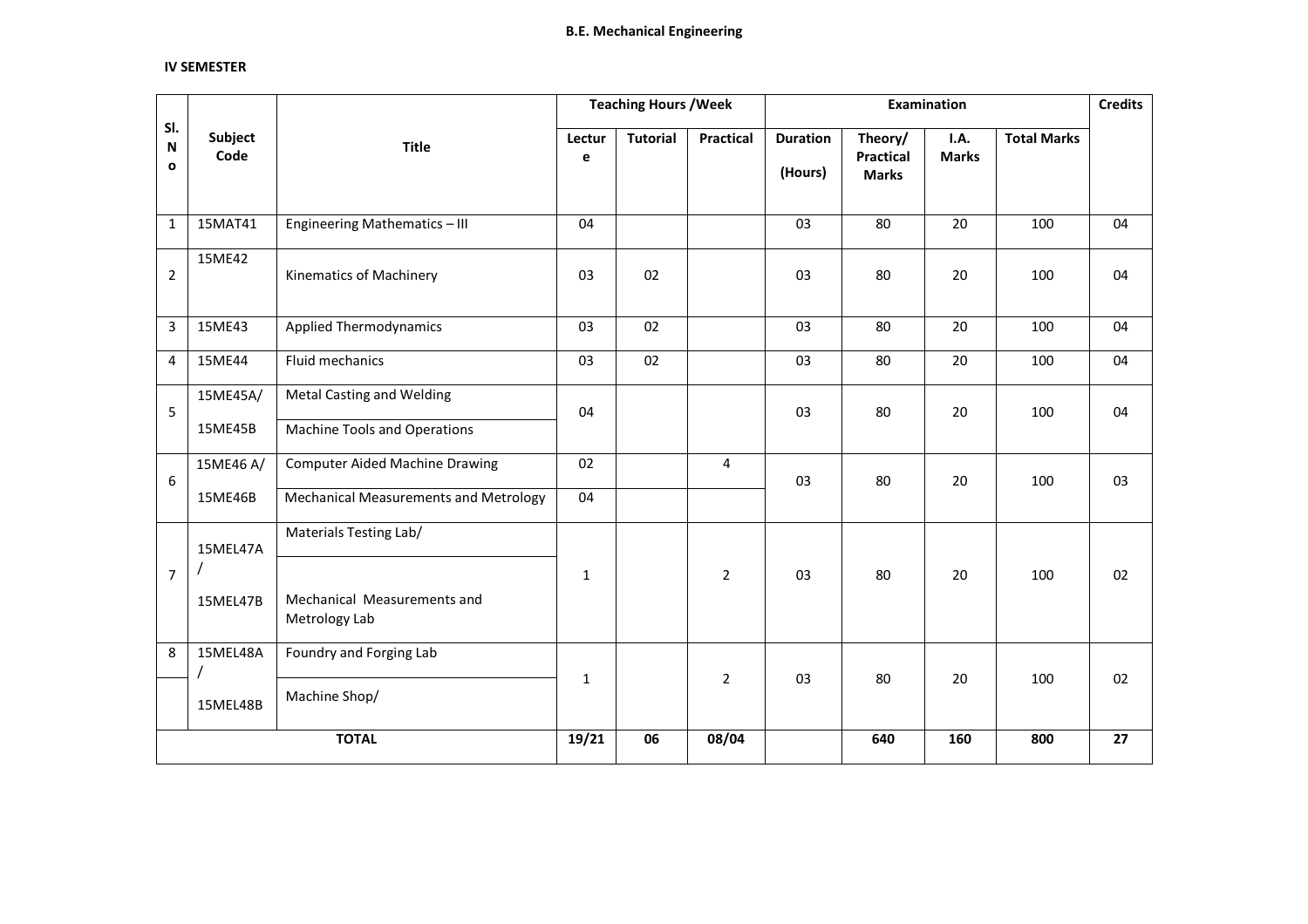## **KINEMATICS OF MACHINES**

|                               | $\mathrm{Code}$ | Credits |             | Assessment |            | Exam     |
|-------------------------------|-----------------|---------|-------------|------------|------------|----------|
| Course                        |                 |         | $L$ -T-P    | <b>SEE</b> | <b>CIA</b> | Duration |
| <b>Kinematics of Machines</b> | 15ME42          | 04      | $3 - 2 - 0$ | 80         |            | 3Hrs     |

## **Course objectives**

Students will

- 1. Familiarize with mechanisms and motion analysis of mechanisms.
- 2. Understand methods of mechanism motion analysis and their characteristics.
- 3. Analyse motion of planar mechanisms, gears, gear trains and cams.

## **MODULE - 1**

 **Introduction:** Definitions: Link, kinematic pairs,kinematic chain, mechanism, structure, degrees of freedom, Classification links, Classifiction of pairs based on type of relative motion,Grubler's criterion, mobility of mechanism, Groshoff's criteria, inversions of Grashoff's chain.

**Mechanisms:** Quick return motion mechanisms-Drag link mechanism, Whitworth mechanism and Crank and slotted lever Mechanism. Oldham's coupling, Straight line motion mechanisms Peaucellier's mechanism and Robert's mechanism. Intermittent Motion mechanisms:Geneva wheel mechanism, Ratchet and Pawl mechanism,toggle mechanism, pantograph, condition for correct steering, Ackerman steering gear mechanism.

**10 Hours** 

## **MODULE -2**

 **Velocity and Acceleration Analysis of Mechanisms (Graphical Method):** Velocity and acceleration analysis of four bar mechanism, slider crank mechanism. Mechanism illustrating Coriolis component of acceleration. Angular velocity and angular acceleration of links, velocity of rubbing.

 **Velocity Analysis by Instantaneous Center Method:** Definition, Kennedy's theorem, Determination of linear and angular velocity using instantaneous center method.

**Klein's Construction**: Analysis of velocity and acceleration of single slider crank mechanism.

## **10 Hours**

## **MODULE – 3**

 **Velocity and Acceleration Analysis of Mechanisms (Analytical Method):** Velocity and acceleration analysis of four bar mechanism, slider crank mechanism using complex algebra method.

**Freudenstein's equation** for four bar mechanism and slider crank mechanism.

**Function Generation** for four bar mechanism.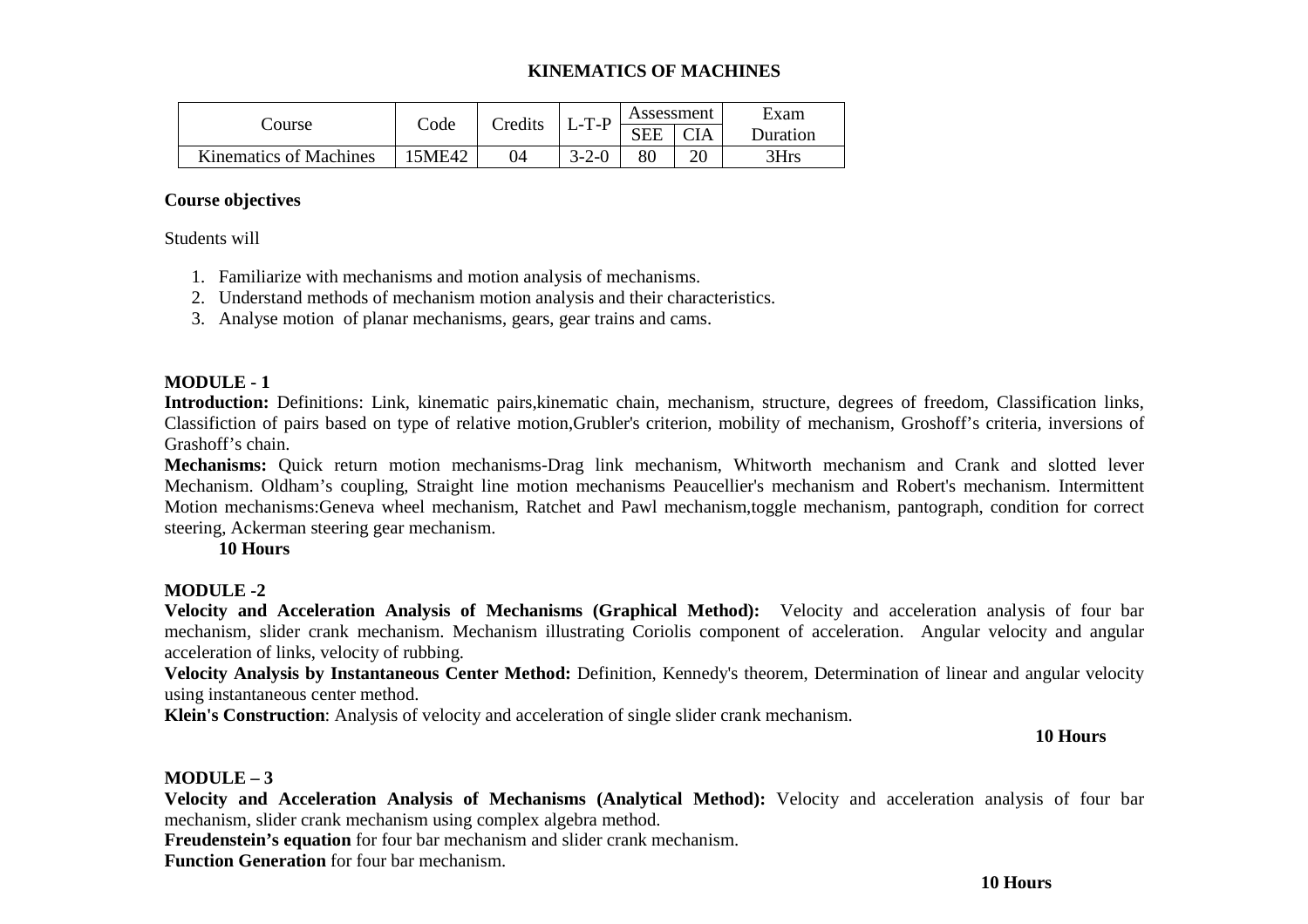## **Module – 4**

 **Spur Gears:** Gear terminology, law of gearing, path of contact, arc of contact, contact ratio of spur gear. Interference in involute gears, methods of avoiding interference, back lash,condition for minimum number of teeth to avoid interference, expressions for arc of contact and path of contact

**Gear Trains:** Simple gear trains, compound gear trains. Epicyclic gear trains:aAlgebraic and tabular methods of finding velocity ratio of epicyclic gear trains, torque calculation in epicyclic gear trains.

## **10 Hours**

 **Cams:** Types of cams, types of followers. displacement, velocity and acceleration curves for uniform velocity, Simple Harmonic Motion, Uniform Acceleration Retradation, Cycloidal motion. Cam profiles: disc cam with reciprocating / oscillating follower having knife-edge, roller and flat-face follower inline and offset.

**Analysis of Cams:** Analysis of arc cam with flat faced follower.

**10 Hours** 

## *Graphical Solutions may be obtained either on the Graph Sheets or in the Answer Book itself.*

## **Course outcomes**

Students will be able to

- 1. Identify mechanisms with basic understanding of motion.
- 2. Comprehend motion analysis of planar mechanisms, gears, gear trains and cams.
- 3. Carry out motion analysis of planar mechanisms, gears, gear trains and cams.

## **TEXT BOOKS:**

1. Rattan S.S, Theory of Machines,Tata McGraw-Hill Publishing Company Ltd., New Delhi, 4<sup>th</sup> Edition, 2014.

2. Ambekar A. G., Mechanism and Machine Theory, PHI, 2009.

# **REFERENCE BOOKS:**

1. Michael M Stanisic, Mechanisms and Machines-Kinematics, Dynamics and Synthesis, Cengage Learning, 2016.

2. Sadhu Singh, **Theory of Machines,** Pearson Education (Singapore)Pvt. Ltd, Indian Branch New Delhi, 2nd Edi. 2006.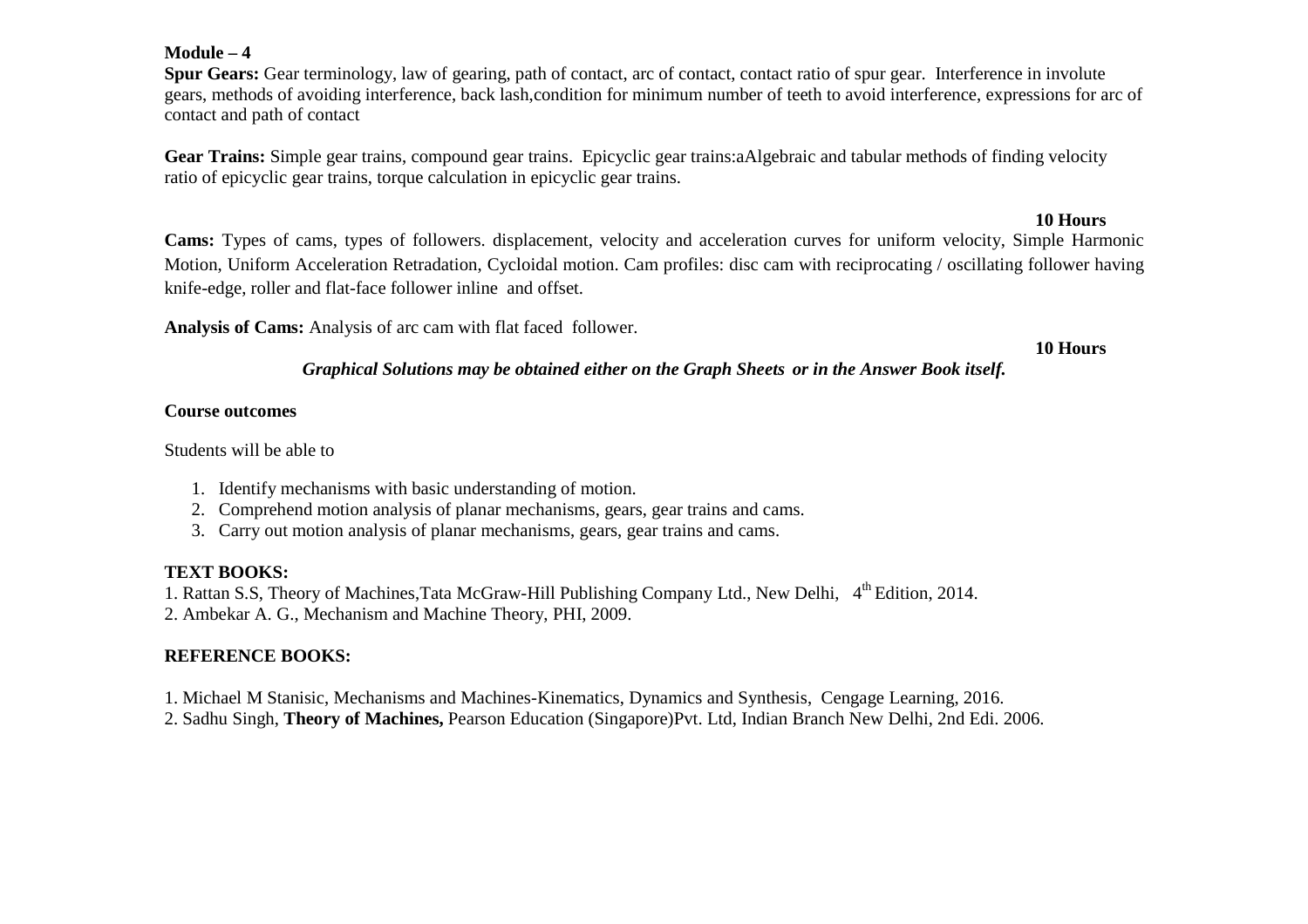## **APPLIED THERMODYNAMICS**

|                               | Code   | Credits | $L-T-P$     | Assessment |    | Exam     |  |
|-------------------------------|--------|---------|-------------|------------|----|----------|--|
| Course                        |        |         |             | <b>SEE</b> |    | Duration |  |
| <b>Applied Thermodynamics</b> | 15ME43 |         | $3 - 2 - 0$ |            | or | $R$ Hrs  |  |

## **Courselearning objectives:**

- To have a working knowledge of basic performance of Gas power cycles.
- To Calculate the forces exerted by a fluid at rest on submerged surfaces and understand the force of buoyancy
- To understand and evaluate the performance of steam power cycles their various Engineering applications
- To know how fuel burns and their thermodymic properties.
- To Understand mechanism of power transfer through belt, rope, chain and gear drives in I C Engines
- To determine performance parameters of refrigeration and air-conditioning systems.
- Evaluate the performance parameters of reciprocating air compressor as a function of receiver pressure.

## **Module - I**

**Gas Power Cycles :**Air standard cycles; Carnot, Otto, Diesel, Dual and Stirling cycles, p-v and T -s diagrams, description, efficiencies and mean effective pressures. Comparison of Otto and Diesel cycles. Gas turbine (Brayton) cycle; description and analysis. Regenerative gas turbine cycle. Inter-cooling and reheating in gas turbine cycles.

Jet propulsion: Introduction to the principles of jet propulsion, turbojet, turboprop, Ramjet and turbofan engines and their processes . Principles of rocket propulsion, Introduction to rocket engine.10 Hours

## **Module –II**

**Vapour Power Cycles: Carnot** vapour power cycle, drawbacks as a reference cycle. Simple Rankine cycle; description, T-s diagram, analysis for performance. Comparison of Carnot and Rankine cycles. Effects of pressure and temperature on Rankine cycle performance. Actual vapour power cycles. Ideal and practical regenerative Rankine cycles, open and closed feed water heaters. Reheat Rankine cycle. Characteristics of an Ideal working fluid in Vapour power cycles, Binary Vapour cycles

## 10 Hours

# **Module –III**

**Combustion Thermodynamics**: Theoretical (Stoichiometric) air for combustion of fuels. Excess air, mass balance, Exhaust gas analysis, A/F ratio. Energy balance for a chemical reaction, enthalpy of formation, enthalpy and internal energy of combustion. Combustion efficiency. Dissociation and equilibrium, emissions.

**I.C.Engines:** Classification of IC engines, Combustion of SI engine and CI engine, Detonation and factors affecting detonation, Performance analysis of I.C Engines, heat balance, Morse test, IC Engine fuels, Ratings and Alternate Fuels. Automotive Pollutions and its effects on environment.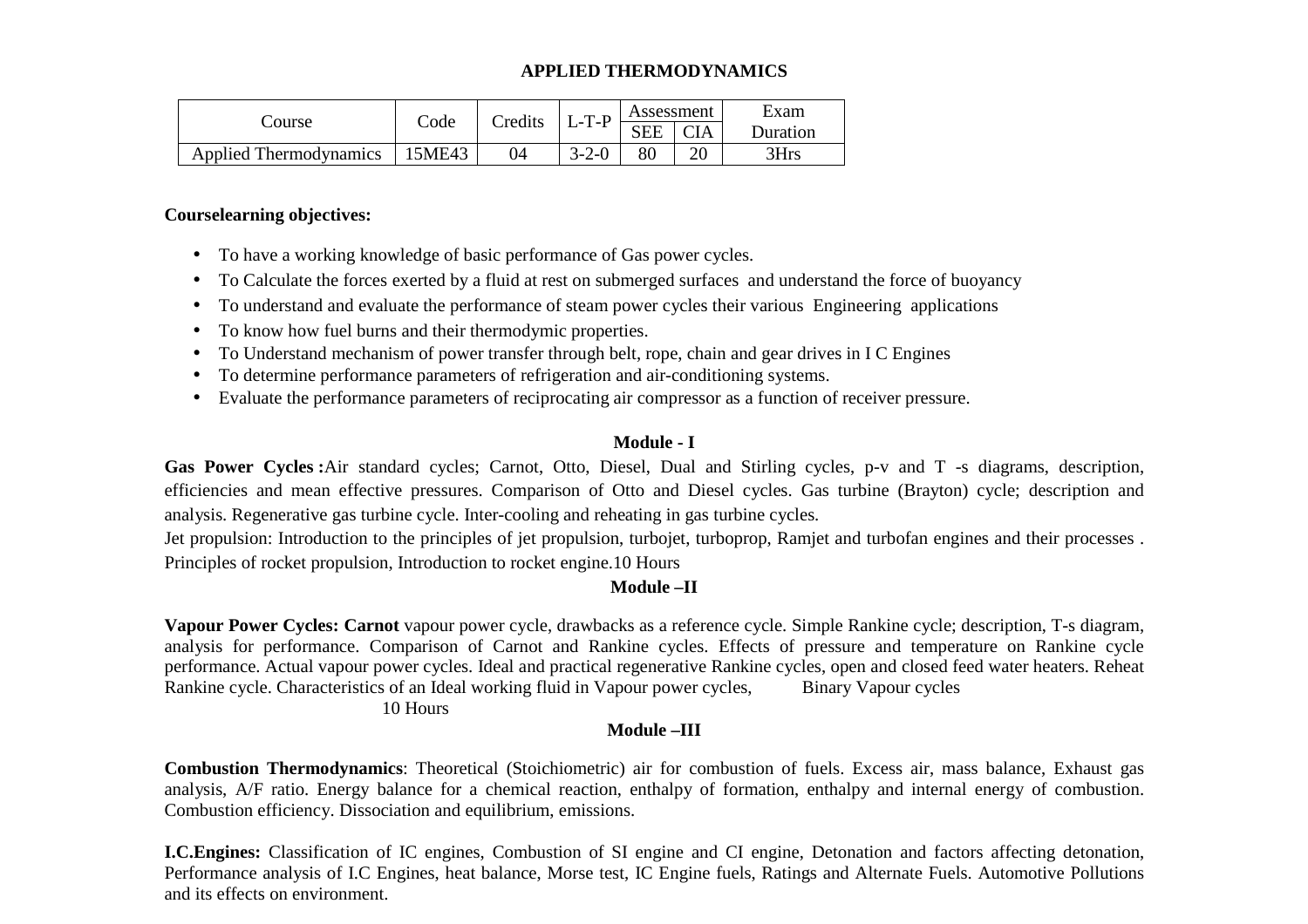10 Hours

## **Module –IV**

**Refrigeration Cycles:**Vapour compression refrigeration system; description, analysis, refrigerating effect. Capacity, power required, units of refrigeration, COP, Refrigerants and their desirable properties, alternate Refrigerants. Any one case study on cold storage or industrial refrigerator. Air cycle refrigeration; reversed Carnot cycle, reversed Brayton cycle, Vapour absorption refrigeration system. Steam jet refrigeration.

**Pscychrometrics and Air-conditioning Systems:**Properties ofAtmospheric air, and Psychometric properties of Air, Psychometric Chart, Analyzing Air-conditioning Processes; Heating, Cooling, Dehumidification and Humidification, Evaporative Cooling. Adiabatic mixing of twomoist air streams. Cooling towers.

10 Hours

# **Module –V**

**Reciprocating Compressors: Operation** of a single stage reciprocating compressors. Work input through p-v diagram and steady state steady flow analysis. Effect of Clearance and Volumetric efficiency. Adiabatic, Isothermal and Mechanical efficiencies. Multistage compressor, saving in work, Optimum intermediate pressure, Inter-cooling, Minimum work for compression.

**Steam nozzles**: Flow of steam through nozzles, Shape of nozzles, effect of friction, Critical pressure ratio, Supersaturated flow.

10 Hours

## **Course outcomes**

Students will be able to

- Apply thermodynamic concepts to analyze the performance of gas power cycles including propulsion systems.
- Evaluate the performance of steam turbine components.
- Understand combustion of fuels and combustion processes in I C engines including alternate fuels and pollution effect on environment.
- Apply thermodynamic concepts to analyze turbo machines.
- Determine performance parameters of refrigeration and air-conditioning systems.
- Understand the principles and applications of refrigeration systems.
- Analyze air-conditioning processes using the principles of psychrometry and Evaluate cooling and heating loads in an airconditioning system.
- Understand the working, applications, relevance of air and identify methods for performance improvement.

Text Books:

1. Thermodynamics an engineering approach, by Yunus A. Cenegal and Michael A. Boles. Tata McGraw hill Pub. Sixth edition, 2008.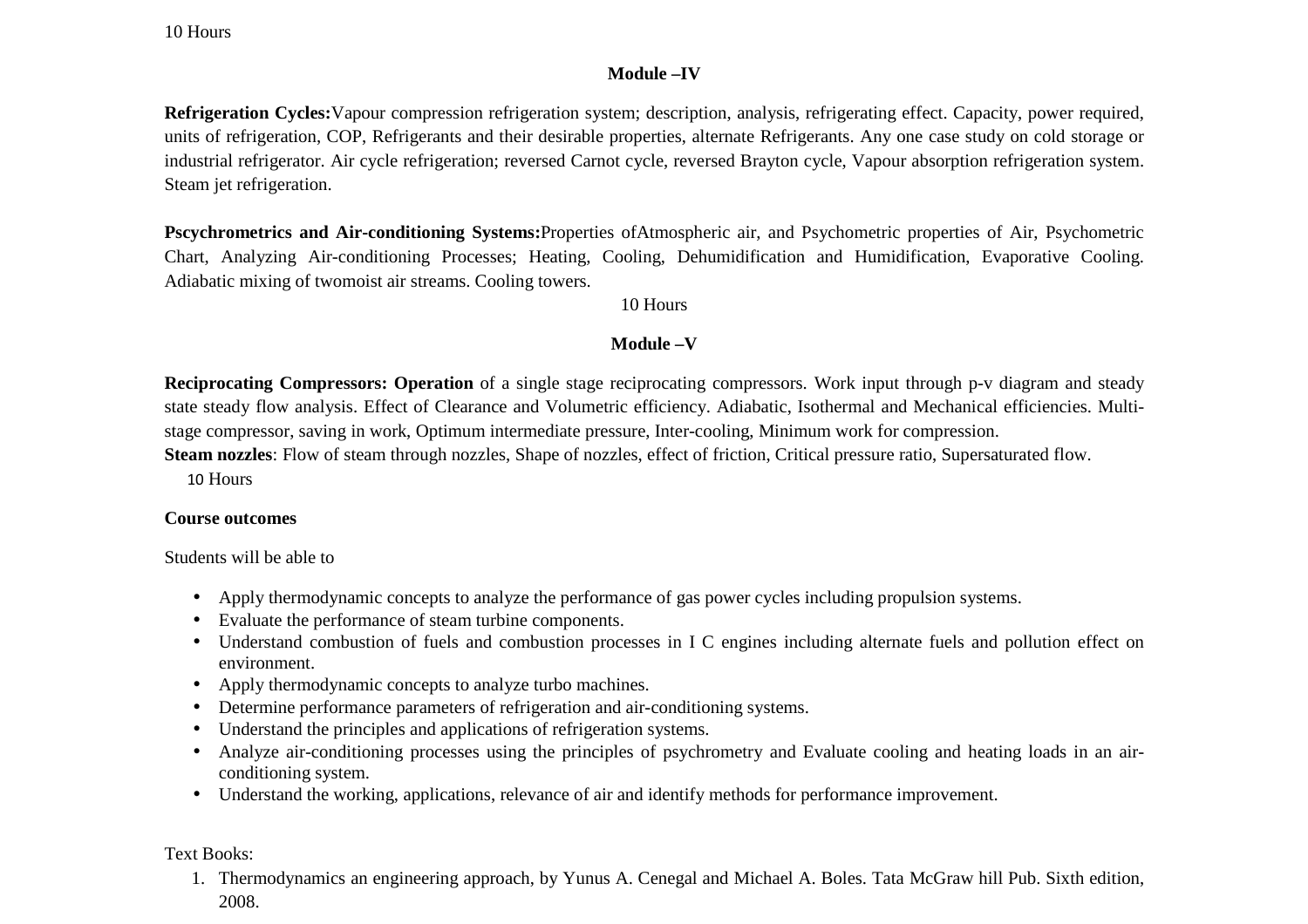- 2. Basic and Applied Thermodynamics" by P .K. Nag, Tata McGraw Hill, 2nd Edi. 2009
- 3. Fundamentals of Thermodynamics by G.J. Van Wylen and R.E. Sonntag, Wiley Eastern. Fourth edition 19993.

# Reference Books:

- 1. Thermodynamics for engineers, Kenneth A. Kroos and Merle C. Potter, Cengage Learning, 2016
- 2. Principles of Engineering Thermodynamics, Michael J, Moran, Howard N. Shapiro, Wiley, 8<sup>th</sup> Edition
- 3. An Introduction to Thermo Dynamics by Y.V.C.Rao, Wiley Eastern Ltd, 2003.
- 4. Thermodynamics by Radhakrishnan. PHI,  $2<sup>nd</sup>$  revised edition.
- 5. I.C Engines by Ganeshan.V. Tata McGraw Hill, 4rth Edi. 2012.
- 6. I.C.Engines by M.L.Mathur & Sharma. Dhanpat Rai& sons- India

# **E- Learning**

- Nptel.ac.in
- VTU, E- learning
- MOOCS
- Open courseware

# **Scheme of Examination:**

Two question to be set from each module. Students have to answer five full questions, choosing at least one full question from each module.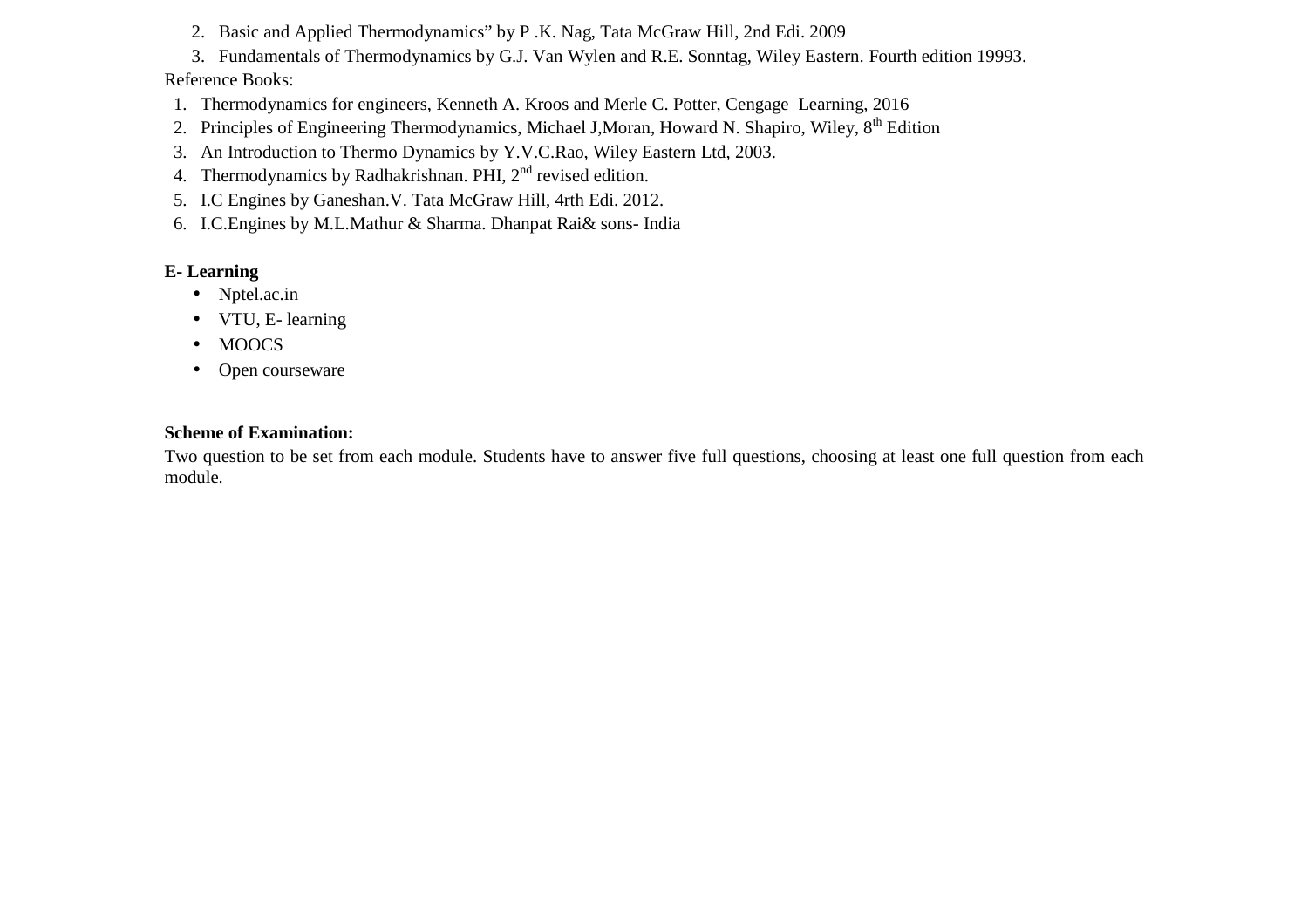## **FLUID MECHANICS**

| Course                 | $\mathrm{Code}$ | Credits | $L$ -T-P    |            | Assessment | <b>Exam Duration</b> |  |
|------------------------|-----------------|---------|-------------|------------|------------|----------------------|--|
|                        |                 |         |             | <b>SEE</b> | CIA        |                      |  |
| <b>Fluid Mechanics</b> | 5ME44           | 94      | $3 - 2 - 0$ | 80         | ZU         | 3Hrs                 |  |

**Course objectives:** 

- To have a working knowledge of the basic properties of fluids and understand the continuum approximation
- To Calculate the forces exerted by a fluid at rest on submerged surfaces and understand the force of buoyancy
- To understand the flow characteristic and dynamics of flow field for various Engineering applications
- To know how velocity changes and energy transfers in fluid flows are related to forces and torques and to understand why designing for minimum loss of energy in fluid flows is so important.
- To discuss the main properties of laminar and turbulent pipe flow and appreciate their differences and the concept of boundary layer theory.
- Understand the concept of dynamic similarity and how to apply it to experimental modeling
- To appreciate the consequences of compressibility in gas flow and understand the effects of friction and heat transfer on compressible flows

# **MODULE -1**

**Basics**: Introduction, Properties of fluids-mass density, weight density, specific volume, specific gravity, viscosity, surface tension, capillarity, vapour pressure, compressibility and bulk modulus. Concept of continuum, types of fluids etc,pressure at a point in the static mass of fluid, variation of pressure, Pascal's law,Absolute, gauge, atmospheric and vacuum pressures pressure measurement by simple, differential manometers and mechanical gauges.

**Fluid Statics**: Totalpressure and center of pressure for horizontal plane, vertical plane surface and inclined plane surface submerged in static fluid.Buoyancy, center of buoyancy, meta center and meta centric heightits application in shipping, stability of floating bodies.

10Hrs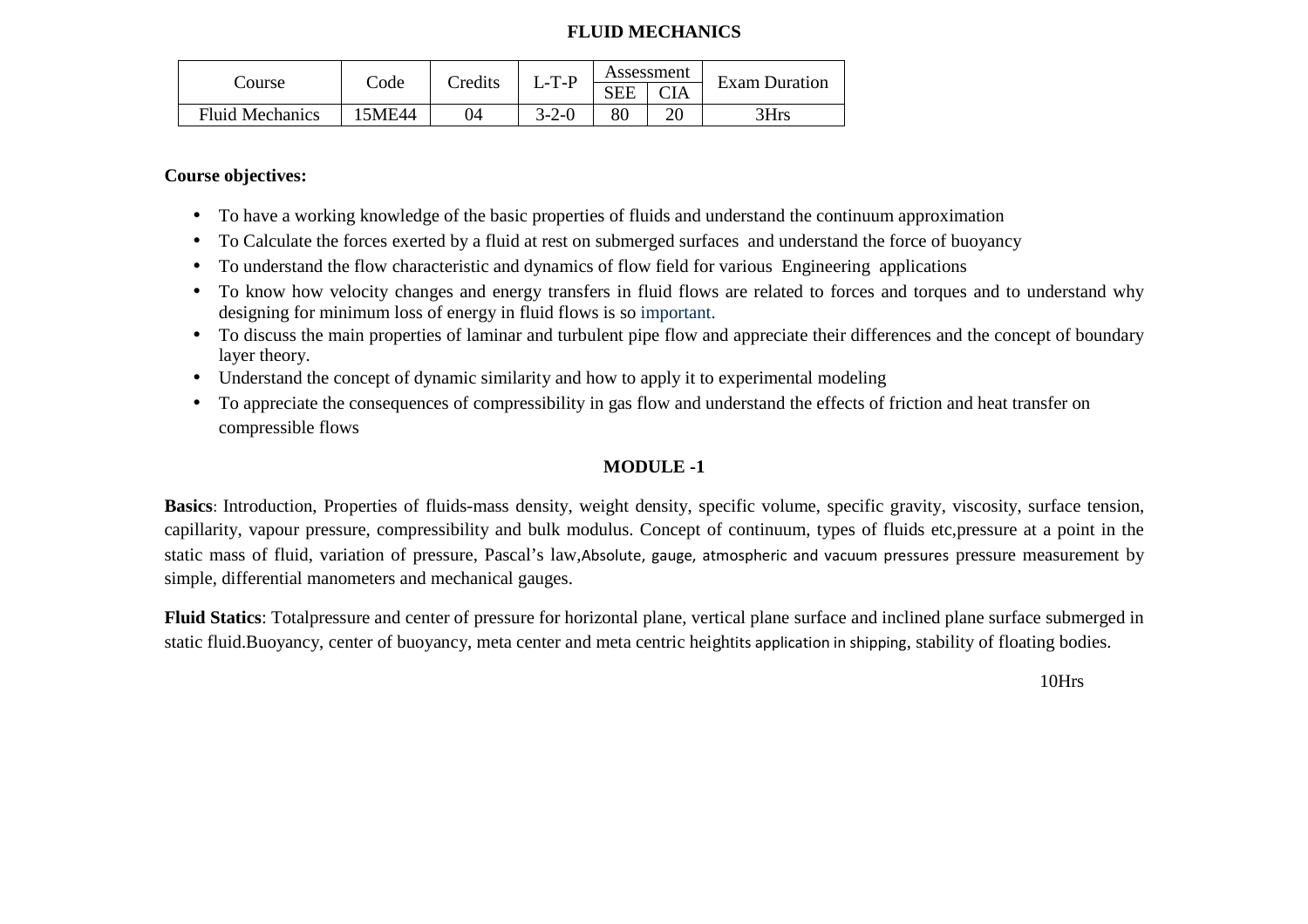## **MODULE -2**

## **Fluid Kinematics and Dynamics:**

**Fluid Kinematics:** Types of Flow-steady , unsteady, uniform, non-uniform, laminar, turbulent, one,two and three dimensional, compressible, incompressible, rotational, irrotational, stram lines, path lines, streak lines, velocity components, convective and local acceleration, velocity potential, stream function, continuity equation in Cartesian co-ordinates. Rotation, vorticity and circulation, Laplace equation in velocity potential and Poisson equation in stream function, flow net, Problems.

## **Fluid Dynamics:**

Momentum equation, Impacts of jets- force on fixed and moving vanes, flat and curved. Numericals.Euler's equation, Integration of Euler's equation to obtain Bernoulli's equation, Bernoulli's theorem, Application of Bernoulli's theorem such as venture meter, orifice meter, rectangular and triangular notch, pitot tube, orifices etc., related numericals.

12 Hrs

## **MODULE -3**

**Laminar and turbulent flow**: Reynods Number, Entrance flow and Developed flow, Navier-Stokes Equation (no derivation), Laminar flow between parallel plates, Poiseuille equation – velocity profile, Couette flow, Fully developed laminar flow in circular pipes, Hagen - Poiseuille equation, related numericals.

 Energy consideration in pipe flow, Loss of Pressure Head due to Fluid Friction, Darcy Weishach formula, major and minor losses in pipes, Commercial pipe, Colebrook equation, Moody equation/ diagram. Pipes in series, parallel, equivalent pipe, Related Numericals and simple pipe design problems.

10 Hrs

## **MODULE -4**

**Flow over bodies:** Development of boundary layer**,** Prandtl's boundary layer equations, Blasius solution, laminar layer over a flat plate, boundary layer separation and its control.

 Basic concept of Lift and Drag, Types of drag, Co-efficient of drag and lift,streamline body and bluff body, flow around circular bodies and airfoils, Lift and drag on airfoil, Numericals.

Dimensional analysis: Need for dimensional analysis, Dimensions and units, Dimensional Homogeneity and dimensionless ratios, methods of dimensional analysis, Rayleigh's method, Buckingham Pi theorem, Similitude and Model studies. Numericals.

10 Hrs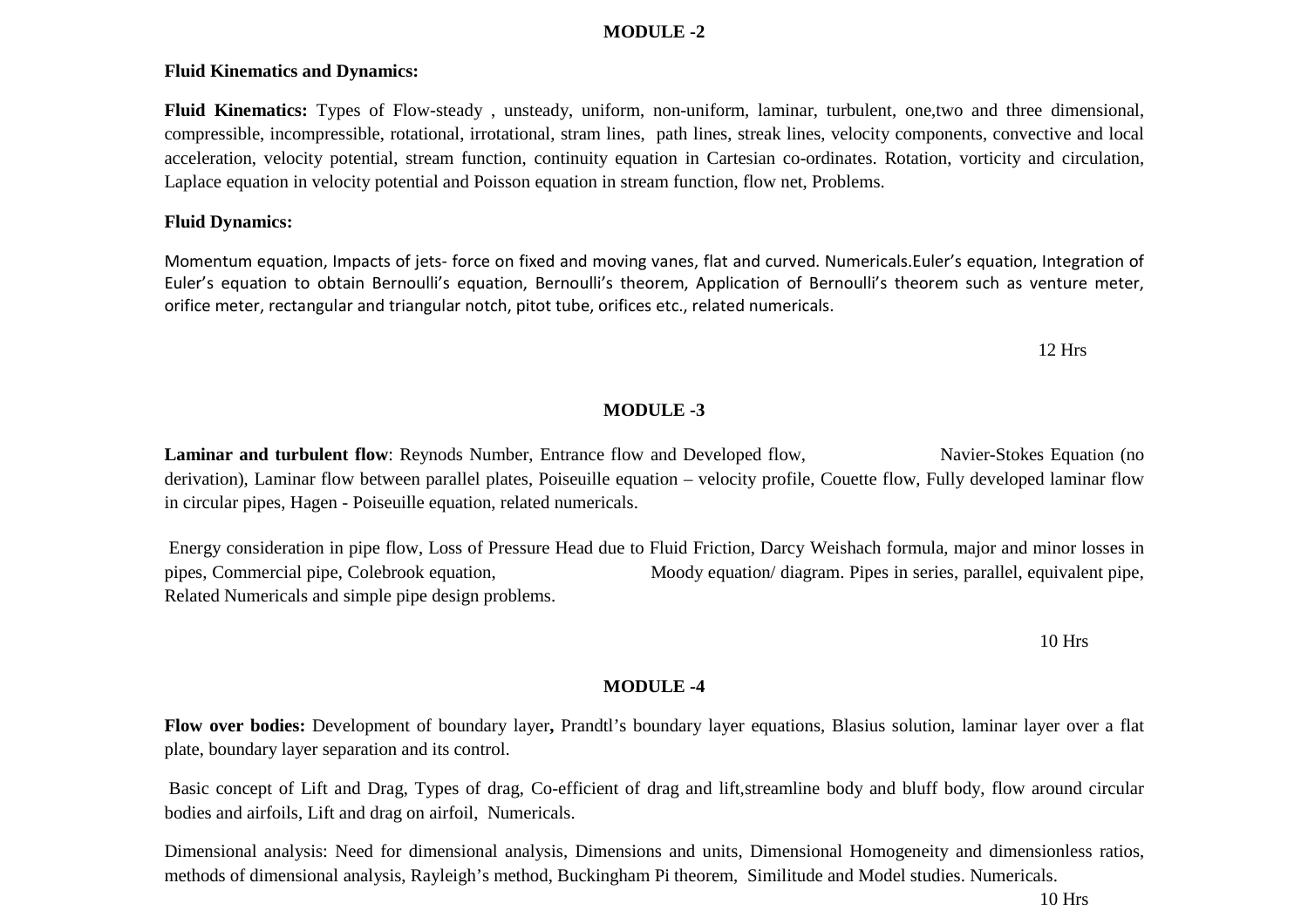# **MODULE -5**

**Compressible Flows:** Introduction, thermodynamicrelations of perfect gases, internal energy andenthalpy, speed of sound, pressure field due to a moving source, basic Equations for one-dimensional flow, stagnation and sonic Properties, normal and oblique shocks.

**Introduction to CFD**: Necessity, limitations, philosophy behind CFD, applications.

## **Course outcomes:**

Students will be able to

- CO1: Identify and calculate the key fluid properties used in the analysis of fluid behavior.
- CO2: Understand and apply the principles of pressure, buoyancy and floatation
- CO3:Apply the knowledge of fluid statics, kinematics and dynamics while addressing problems of mechanical and chemical engineering.
- CO4:Understand and apply the principles of fluid kinematics and dynamics.
- CO5:Understand the concept of boundary layer in fluid flow and apply dimensional analysis to form dimensionless numbers in terms of input output variables.
- CO6: Understand the basic concept of compressible flow and CFD

# **Text Books:**

- 1. Fluid Mechanics (SI Units), Yunus A. Cengel John M.Cimbala, 3rd Ed., Tata McGraw Hill, 2014.
- 2. Fluid Mechanics, F M White, McGraw Hill Publications Eighth edition. 2016
- 3. Mechanics of Fluids, Merle C. Potter, Devid C. Wiggerrt, Bassem H. Ramadan, Cengage learning, Fourth editions 2016.

# **Reference Books:**

- 1. Fundamentals of Fluid Mechanics by Munson, Young, Okiishi& Huebsch, John Wiley Publications.7<sup>th</sup> edition.
- 2. Fluid Mechanics, Pijush.K.Kundu, IRAM COCHEN, ELSEVIER, 3rd Ed. 2005.
- 3. Fluid Mechanics, John F.Douglas, Janul and M.Gasiosek and john A.Swaffield, Pearson Education Asia, 5th ed., 2006.
- 4. Introduction to Fluid Mechanics by Fox, McDonald, John Wiley Publications,  $8<sup>th</sup>$  edition.

# **E- Learning**

- Nptel.ac.in
- VTU, E- learning
- MOOCS
- $\bullet$ Open courseware

# **Scheme of Examination:**

Two question to be set from each module. Students have to answer five full questions, choosing at least one full question from each module.

08 Hrs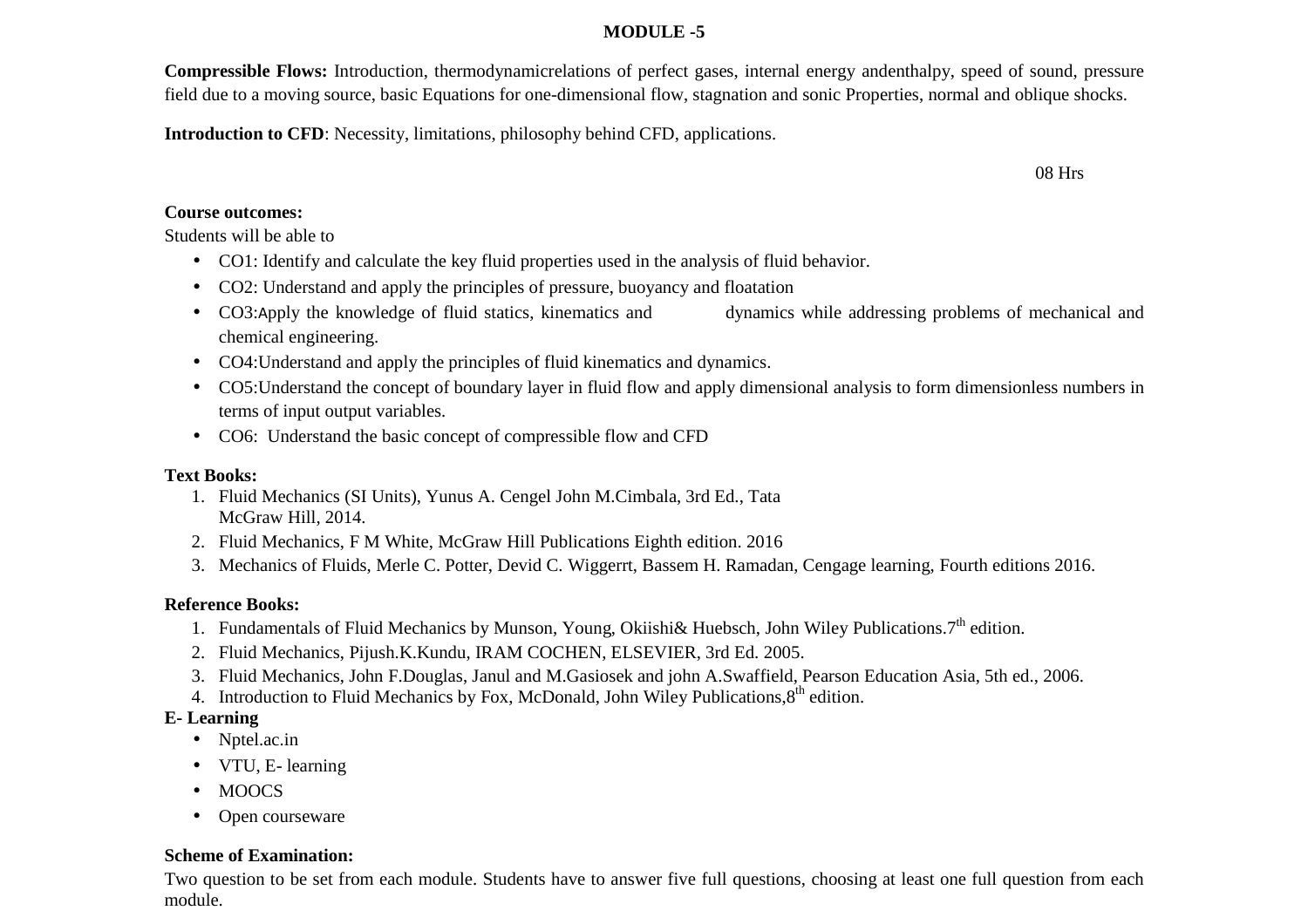#### **METAL CASTING AND WELDING**

|                           |               | Credits | $L-T-P$ |            | Assessment | <b>Exam Duration</b> |  |
|---------------------------|---------------|---------|---------|------------|------------|----------------------|--|
| Course                    | Code          |         |         | <b>SEE</b> | <b>CIA</b> |                      |  |
| Metal Casting And Welding | 15ME35A / 45A | 04      | 4-0-0   | 80         | ററ         | 3Hrs                 |  |

#### **COURSE OBJECTIVE**

- To provide detailed information about the moulding processes.
- To provide knowledge of various casting process in manufacturing.
- To impart knowledge of various joining process used in manufacturing.
- To provide adequate knowledge of quality test methods conducted on welded and casted components.

#### **MODULE -1**

#### **INTRODUCTION & BASIC MATERIALS USED IN FOUNDRY**

 **Introduction:** Definition, Classification of manufacturing processes. Metals cast in the foundry-classification, factors that determine the selection of a casting alloy.

Introduction to casting process & steps involved. Patterns: Definition, classification, materials used for pattern, various pattern allowances and their importance.

**Sand molding:** Types of base sand, requirement of base sand. Binder, Additives definition, need and types

**Preparation of sand molds:** Molding machines- Jolt type, squeeze type and Sand slinger. Study of important molding process: Green sand, core sand, dry sand, sweep mold, CO2 mold, shell mold, investment mold, plaster mold, cement bonded mold.Cores: Definition, need, types. Method of making cores, concept of gating (top, bottom, parting line, horn gate) and risering (open, blind) Functions and types

10 Hours

#### **MODULE -2**

#### **MELTING & METAL MOLD CASTING METHODS**

**Melting furnaces:** Classification of furnaces, Gas fired pit furnace, Resistance furnace, Coreless induction furnace, electric arc furnace, constructional features & working principle of cupola furnace.

**Casting using metal molds:** Gravity die casting, pressure die casting, centrifugal casting, squeeze casting, slush casting, thixocasting, and continuous casting processes

10 Hours

#### **MODULE -3**

#### **SOLIDIFICATION & NON FERROUS FOUNDRY PRACTICE**

**Solidification**: Definition, Nucleation, solidification variables, Directional solidification-need and methods. Degasification in liquid metals-Sources of gas, degasification methods.

**Fettling and cleaning of castings:** Basic steps involved. Sand Casting defects- causes, features and remedies. Advantages & limitations of casting process

**Nonferrous foundry practice**: Aluminum castings - Advantages, limitations, melting of aluminum using lift-out type crucible furnace. Hardeners used, drossing, gas absorption, fluxing and flushing, grain refining, pouring temperature. Stir casting set up, procedure, uses, advantages and limitations.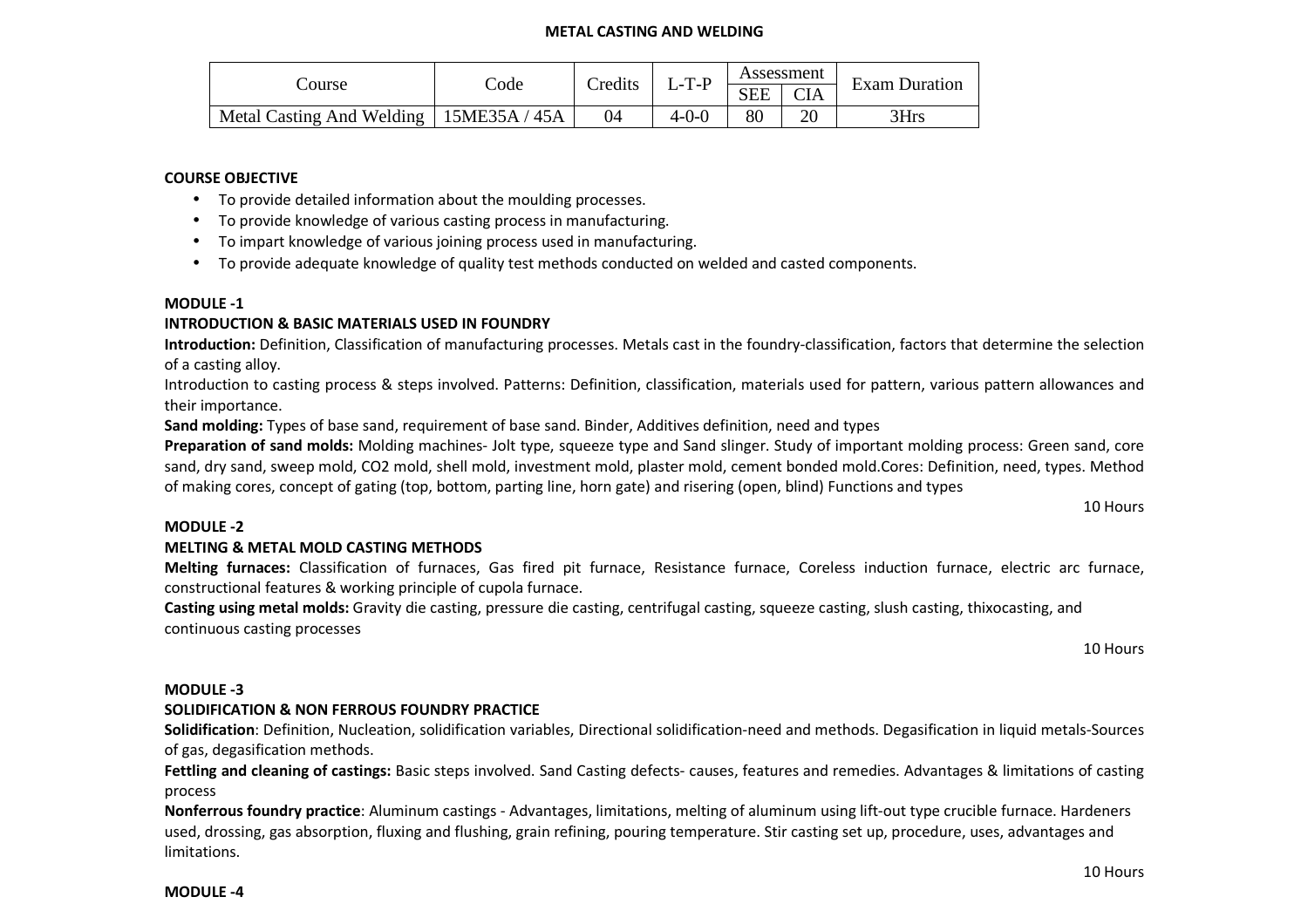### 4. **"Principles of metal casting"**, Rechard W. Heine, Carl R. LoperJr.,Philip C. Rosenthal, Tata McGraw Hill Education Private Limited

#### **WELDING PROCESS**

 **Welding process:** Definition, Principles, Classification, Application, Advantages & limitations of welding. Arc welding: Principle, Metal arc welding (MAW), Flux Shielded Metal Arc Welding (FSMAW), Inert Gas Welding (TIG & MIG) Submerged Arc Welding (SAW) and Atomic Hydrogen Welding (AHW).

**Special type of welding:** Resistance welding principles, Seam welding, Butt welding, Spot welding and Projection welding. Friction welding, Explosive welding, Thermit welding, Laser welding and electron beam welding.

### **MODULE -5**

### **SOLDERING , BRAZING AND METALLURGICAL ASPECTS IN WELDING**

Structure of welds, Formation of different zones during welding, Heat Affected Zone (HAZ), Parameters affecting HAZ. Effect of carbon content on structure and properties of steel, Shrinkage in welds& Residual stresses, Concept of electrodes, filler rod and fluxes. Welding defects-Detection, causes & remedy.

**Soldering, brazing, gas welding:** Soldering, Brazing, Gas Welding: Principle, oxy-Acetylene welding, oxy-hydrogen welding, air-acetylene welding, Gas cutting, powder cutting.

**Inspection methods:** Methods used for inspection of casting and welding. Visual, magnetic particle, fluorescent particle, ultrasonic. Radiography, eddy current, holography methods of inspection.

10 Hours

| <b>COURSE OUTCOMES</b> |
|------------------------|
|                        |

| CO No.          | <b>Course Outcomes</b>                                                                                                                                               | Blooms level | PO.             |
|-----------------|----------------------------------------------------------------------------------------------------------------------------------------------------------------------|--------------|-----------------|
| CO <sub>1</sub> | Describe the casting process, preparation of Green, Core, dry sand molds and Sweep, Shell, Investment<br>and plaster molds.                                          | U            | PO <sub>1</sub> |
| CO <sub>2</sub> | Explain the Pattern, Core, Gating, Riser system and Jolt, Squeeze, Sand Slinger Molding Machines.                                                                    | U            | PO <sub>1</sub> |
| CO <sub>3</sub> | Compare the Gas fired pit, Resistance, Coreless, Electrical and Cupola Metal Furnaces.                                                                               | U            | PO <sub>1</sub> |
| CO <sub>4</sub> | Compare the Gravity, Pressure die, Centrifugal, Squeeze, slush and Continuous Metal mold castings.                                                                   | U            | PO <sub>1</sub> |
| CO <sub>5</sub> | Explain the Solidification process and Casting of Non-Ferrous Metals.                                                                                                | U            | PO <sub>1</sub> |
| CO <sub>6</sub> | Describe the Metal Arc, TIG, MIG, Submerged and Atomic Hydrogen Welding processes used in<br>manufacturing.                                                          | U            | PO <sub>1</sub> |
| CO <sub>7</sub> | Explain the Resistance spot, Seam, Butt, Projection, Friction, Explosive, Thermit, Laser and Electron<br>Beam Special type of welding process used in manufacturing. | U            | PO <sub>1</sub> |
| CO <sub>8</sub> | Describe the Metallurgical aspects in Welding and inspection methods for the quality assurance of<br>components made of casting and joining process.                 | U            | PO <sub>1</sub> |

### **TEXT BOOKS**:

- 1. **"Manufacturing Process-I",** Dr.K.Radhakrishna, Sapna Book House,5th Revised Edition 2009.
- 2. **"Manufacturing & Technology**: Foundry Forming and Welding",P.N.Rao, 3rd Ed., Tata McGraw Hill, 2003.
- 3. **" Introduction to Manufacturing Process**" John A.Schey , 3rd Edition ,McGraw Hills Education.

### **REFERENCE BOOKS**:

- 1. **"Machining And Machine Tools"** A.B.Chattopadhyay, FNA (E) Wiley.
- 2. **"Process and Materials of Manufacturing**", Roy A Lindberg, 4th Ed.Pearson Edu. 2006.
- 3. **"Manufacturing Technology,** Vol 1, P N Rao, McGraw Hill Education, 4th Edition
	-

10 Hours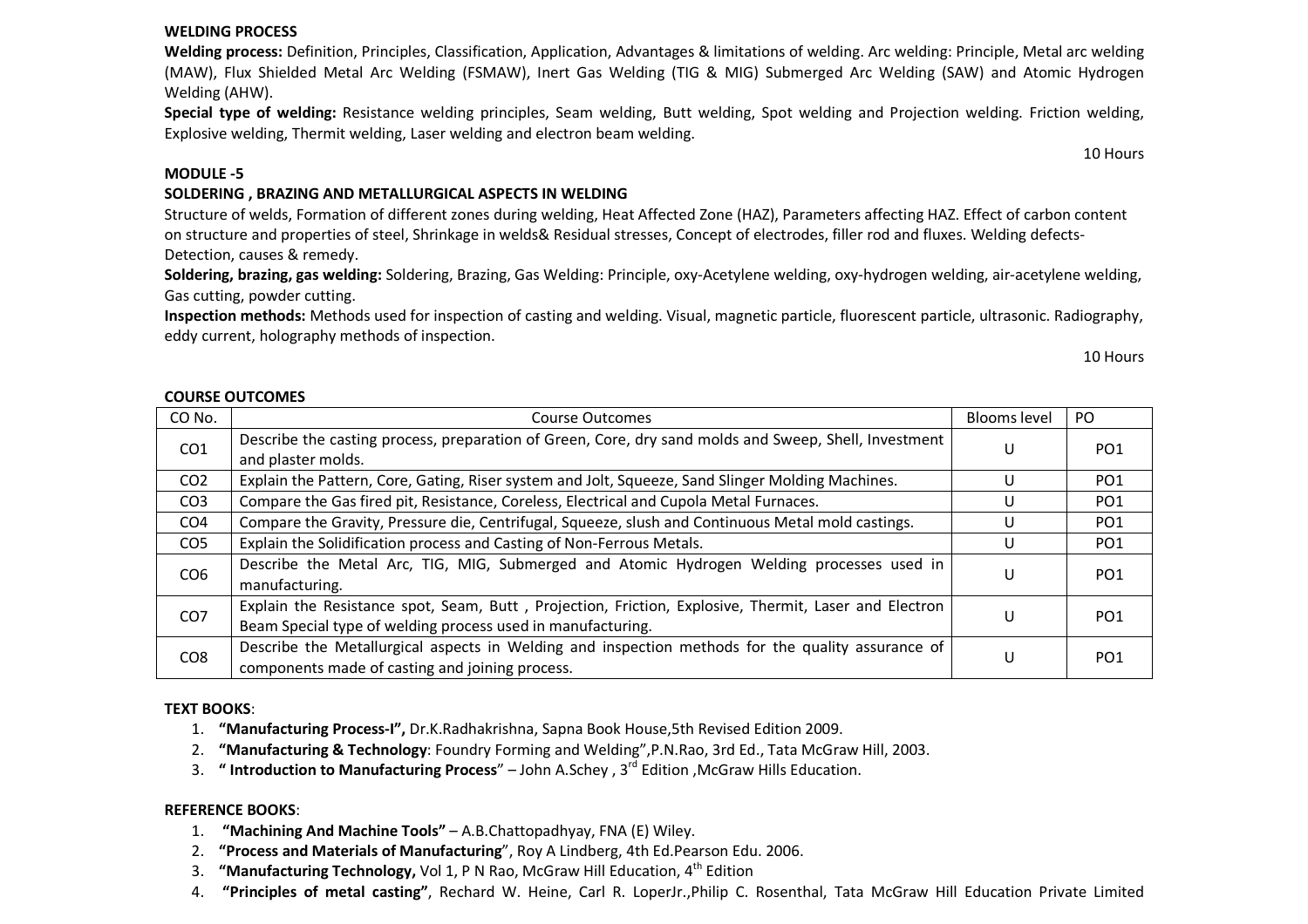## **MACHINE TOOLS AND OPERATIONS**

|                              | Code             | Credits | $L-T-P$     |            | Assessment | <b>Exam Duration</b> |  |
|------------------------------|------------------|---------|-------------|------------|------------|----------------------|--|
| Course                       |                  |         |             | <b>SEE</b> | <b>CIA</b> |                      |  |
| Machine Tools and Operations | 15ME35B /<br>45B | 04      | $4 - 0 - C$ | 80         | ኅ∩<br>ZU   | 3Hrs                 |  |

## **COURSE OBJECTIVES:**

- To introduce students to different machine tools in order to produce components having different shapes and sizes.
- To enrich the knowledge pertaining to relative motion and mechanics required for various machine tools.
- To develop the knowledge on mechanics of machining process and effect of various parameters on economics of machining.

## **MODULE 1**

## **MACHINE TOOLS**

Introduction, Classification, construction and specifications of lathe, drilling machine, milling machine, boring machine, broaching machine, shaping machine, planing machine, grinding machine [**Simple sketches showing major parts of the machines**]

10 hours

## **MODULE 2**

## **MACHINING PROCESSES**

Introduction, Types of motions in machining, turning and Boring, Shaping, Planing and Slotting, Thread cutting, Drilling and reaming, Milling, Broaching, Gear cutting and Grinding, Machining parameters and related quantities.

**[Sketches pertaining to relative motions between tool and work piece only]** 10 Hours

## **MODULE 3**

## **CUTTING TOOL MATERIALS, GEOMETRY AND SURFACE FINISH**

 Introduction, desirable Properties and Characteristics of cutting tool materials, cutting tool geometry, cutting fluids and its applications, surface finish, effect of machining parameters on surface finish.

**Machining equations for cutting operations:** Turning, Shaping, Planing, slab milling, cylindrical grinding and internal grinding, Numerical Problems 10

**Hours** 

## **MODULE 4**

## **MECHANICS OF MACHINING PROCESSES**

Introduction, Chip formation, Orthogonal cutting, Merchants model for orthogonal cutting, Oblique cutting, Mechanics of turning process, Mechanics of drilling process, Mechanics of milling process, Numerical problems. 10 Hours

## **MODULE 5**

 **TOOL WEAR, TOOL LIFE:** Introduction, tool wear mechanism, tool wear equations, tool life equations, effect of process parameters on tool life, machinability, Numerical problems

**ECONOMICS OF MACHNING PROCESSES**: Introduction, choice of feed, choice of cutting speed, tool life for minimum cost and minimum production time, machining at maximum efficiency, Numerical problems 10 Hours 10 Hours 10 Hours 10 Hours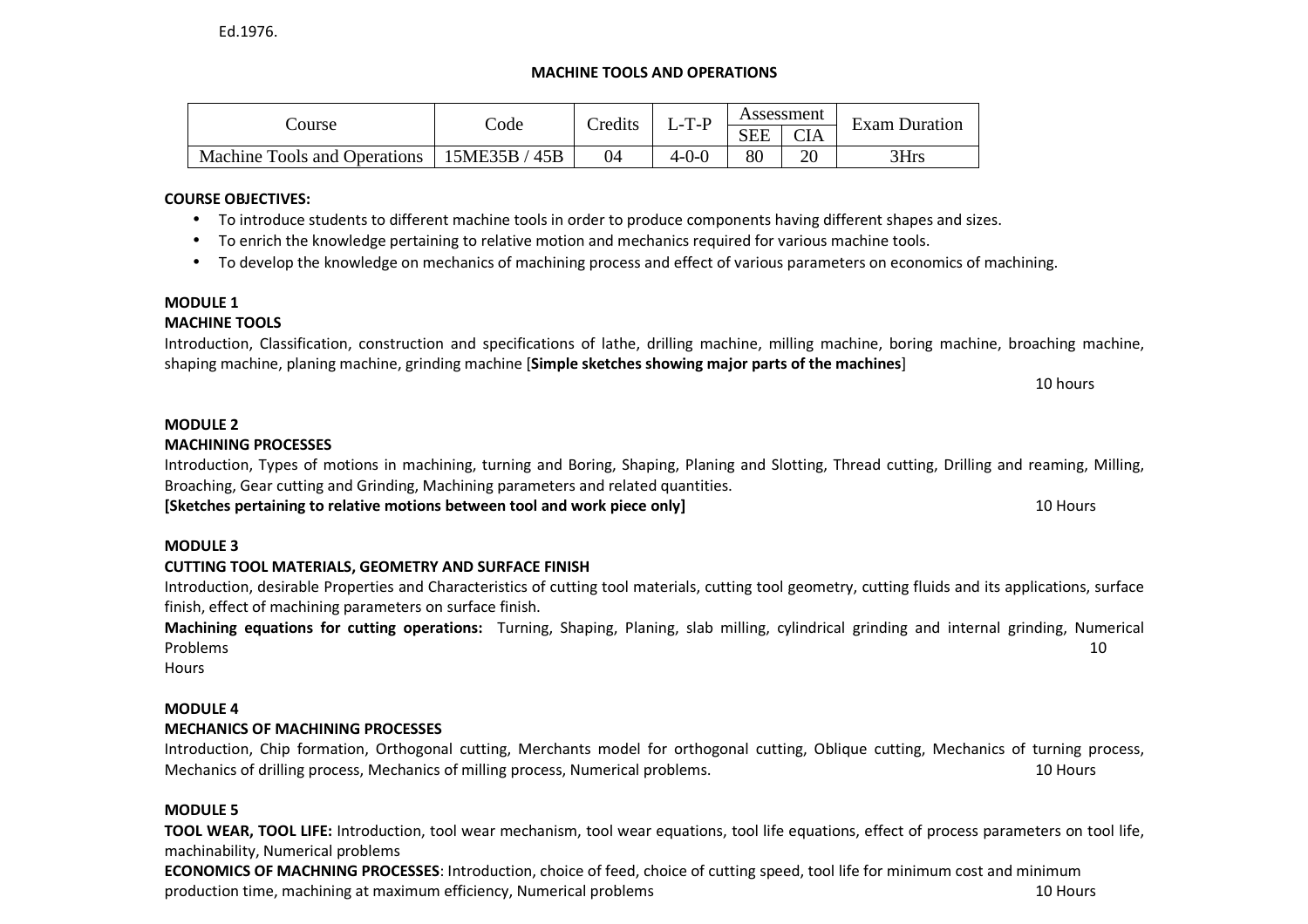#### **COURSE OUTCOMES:**

- Explain the construction & specification of various machine tools.
- Describe various machining processes pertaining to relative motions between tool & work piece.
- Discuss different cutting tool materials, tool nomenclature & surface finish.
- Apply mechanics of machining process to evaluate machining time.

Analyze tool wear mechanisms and equations to enhance tool life and minimize machining cost.

#### **TEXT BOOKS:**

- 1. Fundamentals of metal cutting and Machine Tools, B.L. Juneja, G.S. Sekhon and Nitin Seth, New Age International Publishers 2<sup>nd</sup> Edition, 2003
- 2. All about Machine Tools, Heinrich Gerling, New Age International Publishers revised 2<sup>nd</sup> Edition, 2006

#### **REFERENCE BOOKS:**

- 1. Fundamental of Machining and Machine Tools, Geoffrey Boothroyd and Winston A. Knight, CRC Taylor & Francis, Third Edition.
- **2. "Manufacturing Technology,** Vol 2, P N Rao, McGraw Hill Education, 3rd Edition
- 3. Metal cutting principles, Milton C. Shaw, Oxford University Press, Second Edition,2005.

#### **Scheme of Examination:**

Two question to be set from each module. Students have to answer five full questions, choosing at least one full question from each module.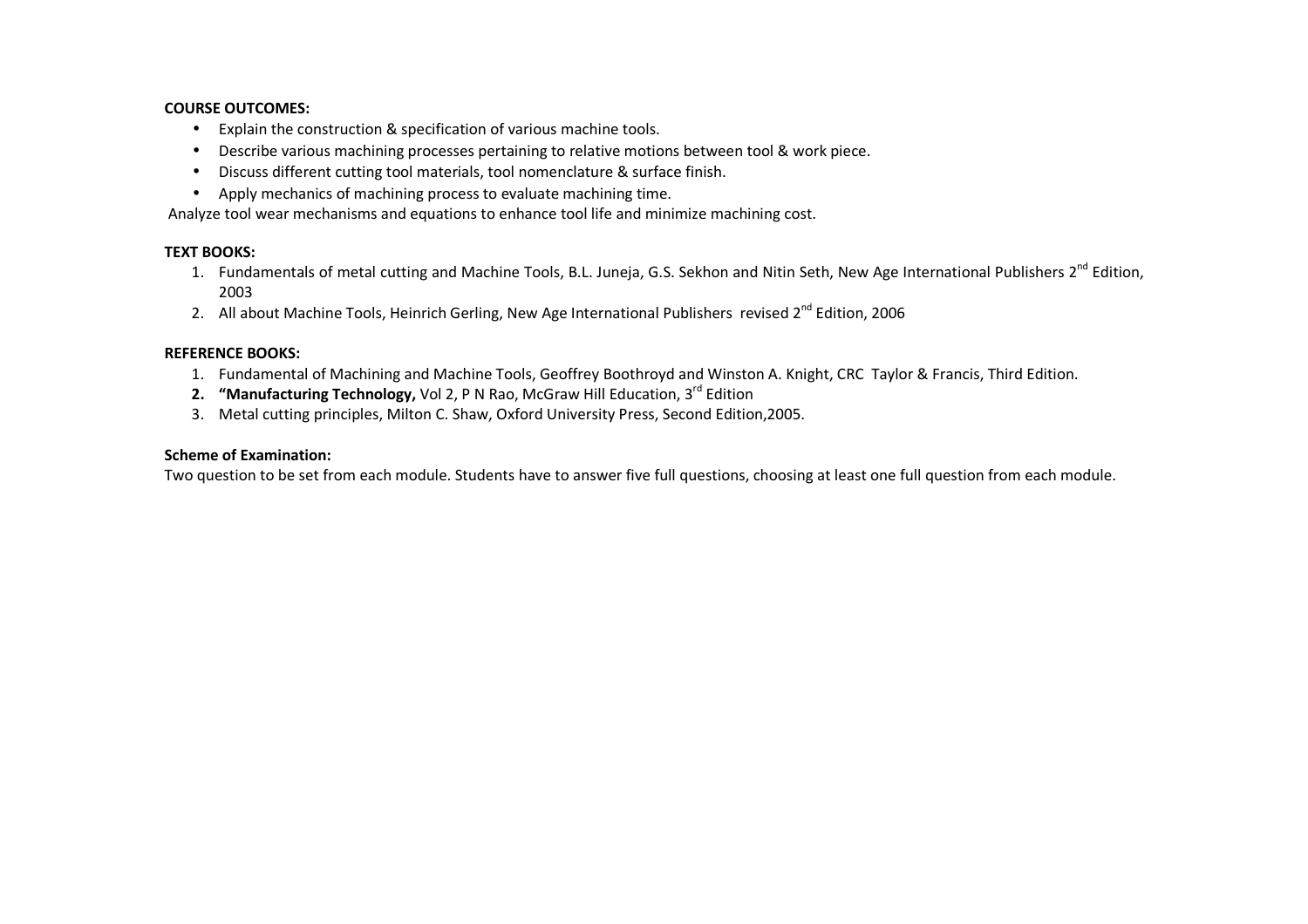## **COMPUTER AIDED MACHINE DRAWING**

|                                          |               | Credits | $L$ -T-P |            | Assessment | <b>Exam Duration</b> |
|------------------------------------------|---------------|---------|----------|------------|------------|----------------------|
| Course                                   | Code          |         |          | <b>SEE</b> | <b>CIA</b> |                      |
| <b>Computer Aided Machine</b><br>Drawing | 15ME36A / 46A | 03      | 2-0-4    | 80         | 20         | 3Hrs                 |

### **Course Objectives:**

1. To improve the visualisation skills and understand the conventions used in engineering drawing.

2. To inculcate understanding of the theory of projection and make drawings using orthographic projections and sectional views.

3. To impart fundamental knowledge of drawing of different machine parts.

4. To enable the students with concepts of dimensioning and standards related to drawings.

5. To enable the students draw the assembly of various machine components.

6. Recognize to use engineering tools, software for drawing and engage in life long learning.

### **Introduction to Computer Aided Sketching**

Review of graphic interface of the software. Review of basic sketching commands and navigational commands.

**PART A** 

Sections of Solids :Sections of Pyramids, Prisms, Cubes, Tetrahedrons, Cones and Cylinders resting only on their bases (No problems on, axis inclinations, spheres and hollow solids), True shape of section.

 **Orthographic views :**Conversion of pictorial views into orthographic projections of simple machine partswith or without section. (Bureau of Indian Standards conventions are to be followed for the drawings), Hidden line conventions, Precedence of lines.

### **Unit II**

**Unit I** 

 **Thread forms :**Thread terminology, sectional views of threads. ISO Metric (Internal & External), BSW (Internal and External), square, Acme and Sellers thread, American Standard thread.

 **Fasteners :**Hexagonal headed bolt and nut with washer (assembly), square headed bolt and nut with washer (assemly) simple assembly using stud bolts with nut and lock nut. Flanged nut, slotted nut, taper and split pin for locking, counter sunk head screw, grub screw, Allen screw.

08Hours

08 Hours

## **PART B**

## **Unit III**

**Keys and Joints:** Parallel, Taper, Feather Key, Gibhead key and Woodruff key

 **Riveted joints:**Single and double riveted lap joints, Butt joints with single/double cover straps (Chain and zigzag using snap head riveters). **Joints:**Cotter joint (socket and spigot), Knuckle joint (pin joint) for two rods.

02 Hours

04 Hours

04 Hours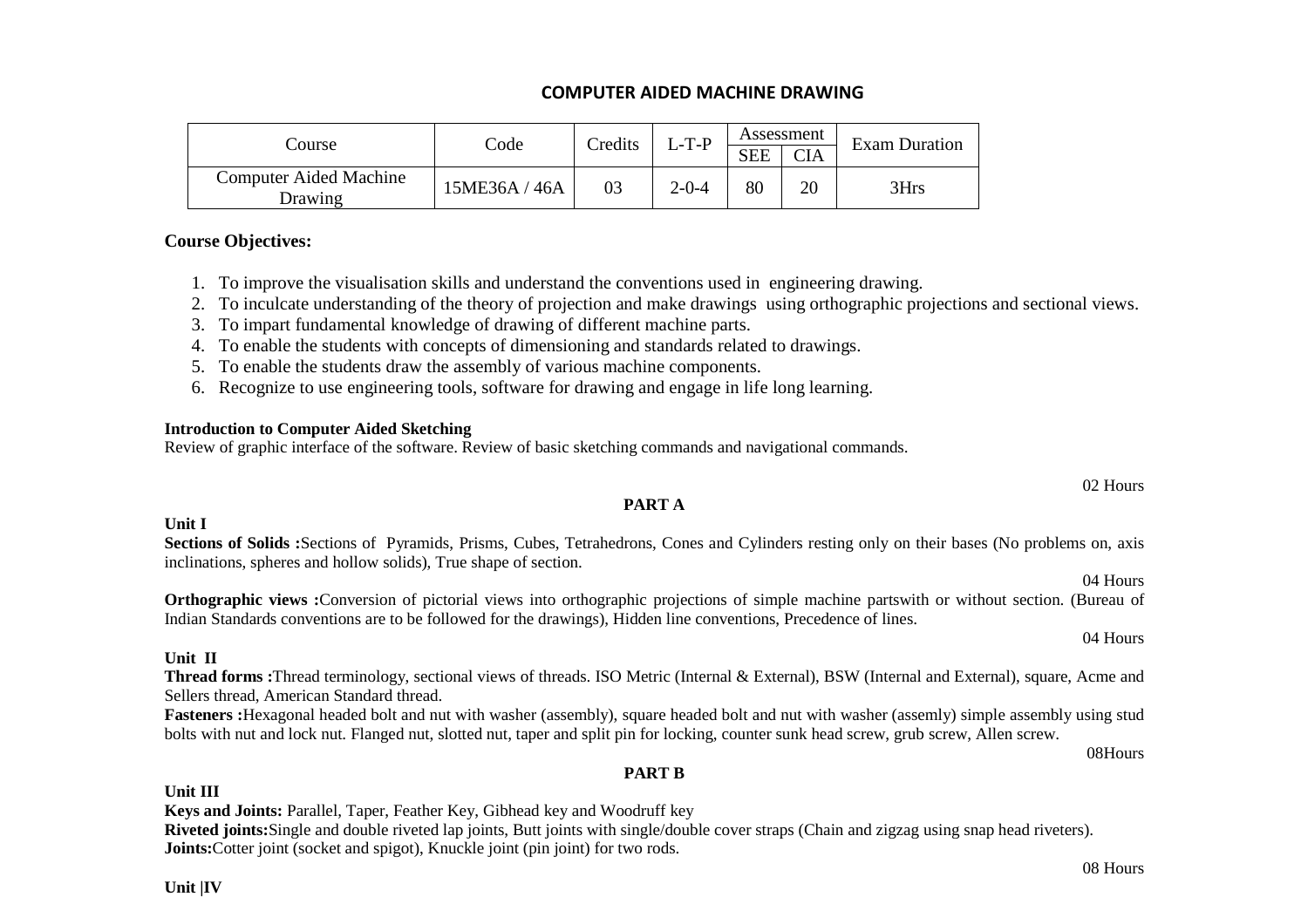**Couplings :** Split muff coupling, Protected type flange coupling, Pin (bush) type flexible coupling, Oldham's coupling and Universal coupling (Hook's Joint).

### **PART C**

 **Limits, Fits and Tolerances** : Introduction, Fundamental tolerances, Deviations, Methods of placing limit dimensions, Types of fits with symbols and applications, Geometrical tolerances on drawings, Standards followed in industry.

### **Assembly Drawings: (Part drawings shall be given)**

- 1. Plummer block (Pedestal Bearing)
- 2. Rams Bottom Safety Valve
- 3. I.C. Engine connecting rod
- 4. Screw jack (Bottle type)
- 5. Tailstock of lathe
- 6. Machine vice
- 7. Lathe square tool post

### **Course Outcomes: Students will be able to**

- 1. Improve their visualization skills.
- 2. Understand the theory of projection.
- 3. Make component drawings.
- 4. Produce the assembly drawings using part drawings.
- 5. Engage in life long learning using sketching and drawing as communication tool.

## **Text Books :**

- 1. 'A Primer on Computer Aided Machine Drawing-2007', Published by VTU, Belgaum.
- 2. 'Machine Drawing', N.D.Bhat & V.M.Panchal, Published by Charotar Publishing House, 1999.
- 3. 'Machine Drawing', N.Siddeshwar, P.Kannaih, V.V.S. Sastri, published by Tata Mc.Grawhill, 2006.

## **Reference Book :**

- 1. "A Text Book of Computer Aided Machine Drawing", S. Trymbakaa Murthy, CBS Publishers, New Delhi, 2007.
- 2. 'Machine Drawing', K.R. Gopala Krishna, Subhash publication.

## **Note :**

### **Internal Assessment: 20 Marks**

 Sketches shall be in sketch books and drawing shall through use of software on A3/A4 sheets. Sketch book and all the drawing printouts shall be submitted.

## **Scheme of Evaluation for Internal Assessment (20 Marks)**

(a) Class work (Sketching and Computer Aided Machine drawing printouts in A4/A3 size sheets): 10Marks.

(b) Internal Assessment test in the same pattern as that of the main examination(Better of the two Tests): 10 marks.

### 17 Hours

06 Hours

03 Hours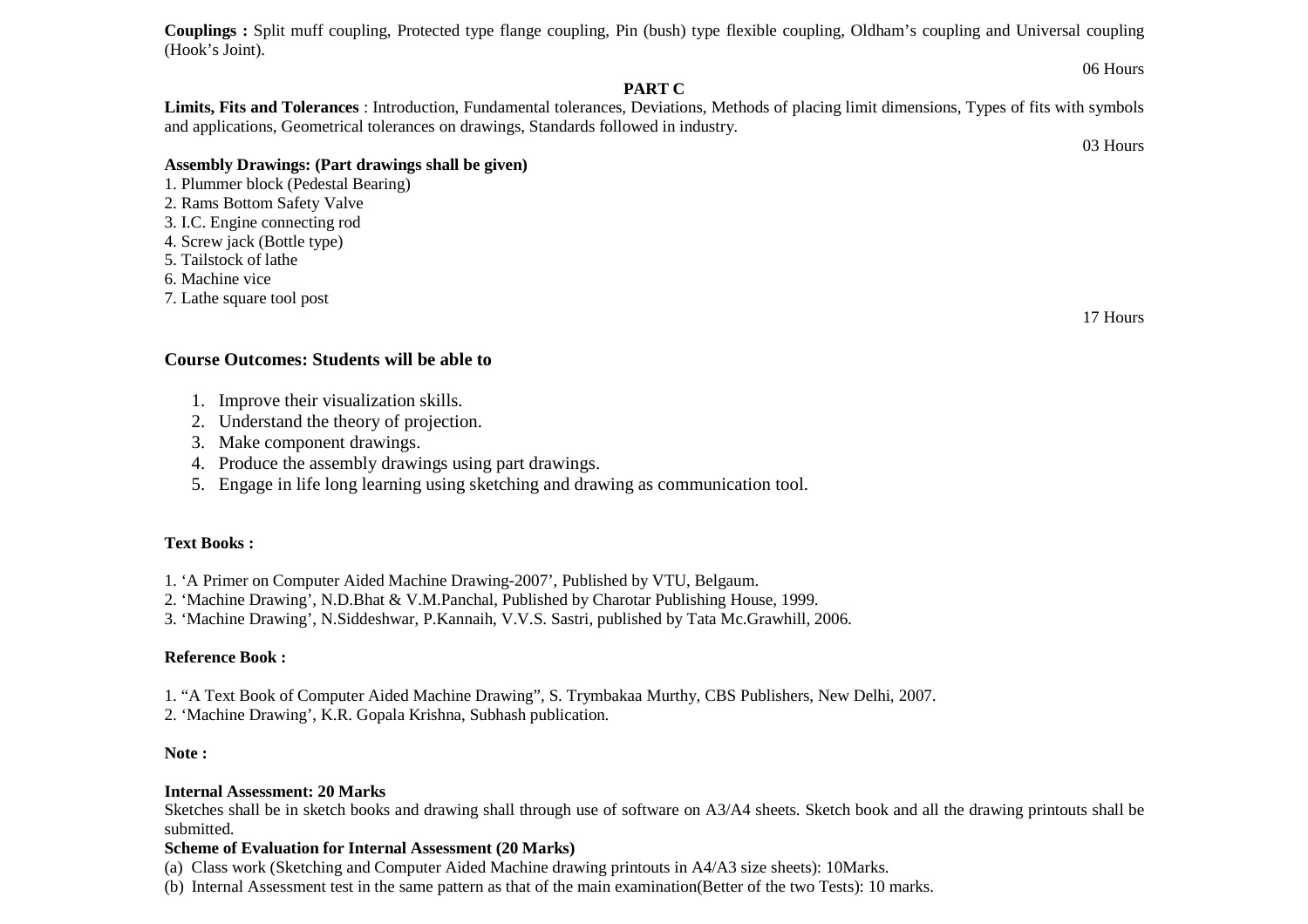#### **Scheme of Examination:**

Two questions to be set from each PartA, partB and PartC.

Student has to answer one question each from PartA, PartB for 15 marks each and one question from Part C for 50 marks.

Part A1X15  $= 15$  Marks  $= 15$  Marks Part B  $1X15$  $= 50$  Marks Part C  $1X50$ Total  $= 80$  Marks

### **INSTRUCTION**

## **FOR**

## **COMPUTER AIDED MACHINE DRAWING (15ME36A/46A) EXAMINATION**

- 1. No restriction of timing for sketching/ computerization of solutions. The total duration is 3 hours.
- 2. It is desirable to do sketching of all the solutions before computerization.
- 3. Drawing instruments may be used for sketching.
- 4. For Part A and Part B 2D drafting environment should be used.
- 5. For Part C 3D part environment should be used for parts assembly drawing and extract 2D views.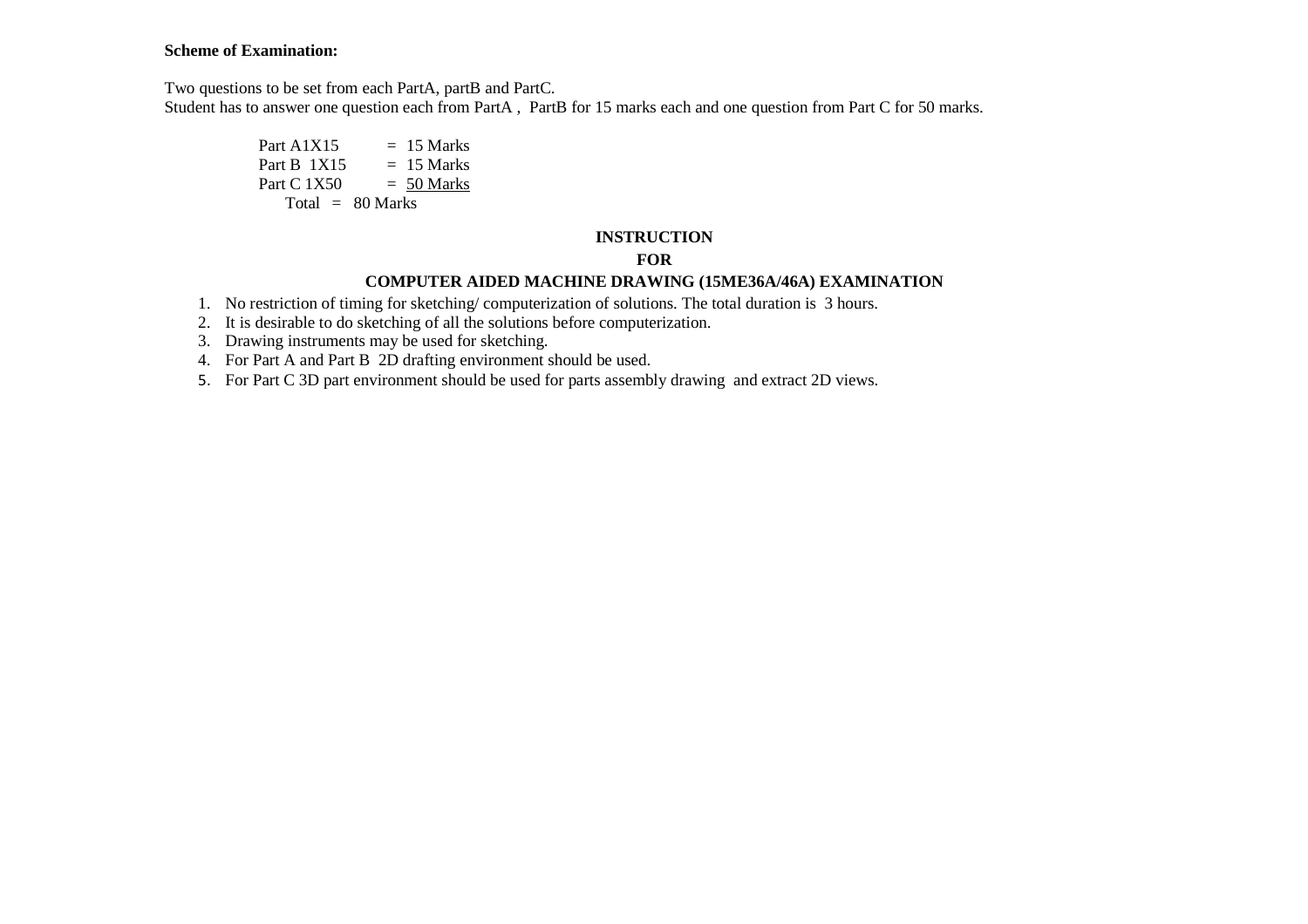### **MECHANICAL MEASUREMENTS AND METROLOGY**

|                                          |              | Credits        | $L-T-P$     | Assessment |            | <b>Exam Duration</b> |  |
|------------------------------------------|--------------|----------------|-------------|------------|------------|----------------------|--|
| Course                                   | Code         |                |             | <b>SEE</b> | <b>CIA</b> |                      |  |
| Mechanical Measurements and<br>Metrology | 5ME36B / 46B | 0 <sup>2</sup> | $3 - 0 - 0$ | 80         | 20         | 3Hrs                 |  |

### **COURSE OBJECTIVES**

**Students are expected to –** 

- Understand metrology, its advancements & measuring instruments,
- Acquire knowledge on different standards of length, calibration of End Bars, linear and angular measurements, Screw thread and gear measurement & comparators.
- Equip with knowledge of limits, fits, tolerances and gauging.
- Acquire knowledge of measurement systems and methods with emphasis on different transducers, intermediate modifying and terminating devices.
- Understand the measurement of Force, Torque, Pressure, Temperature and Strain.

#### **MODULE -1**

**Introduction to Metrology:** Definition, objectives and concept of metrology, Need of inspection, Principles, process, methods of measurement, Classification and selection of measuring instruments and systems. Accuracy, precision and errors in measurement.

System of measurement, Material Standard, Wavelength Standards, Subdivision of standards, Line and End standards, Classification of standards and Traceability, calibration of End bars(Numericals), standardization.

#### **Linear Measurement and angular measurements:**

Slip gauges- Indian standards on slip gauge, method of selection of slip gauge, stack of slip gauge, adjustable slip gauge, wringing of slip gauge, care of slip gauge, slip gauge accessories, problems on building of slip gauges (M87, M112).

Measurement of angles- sine bar, sine center, angle gauges, optical instruments for angular measurements, Auto collimator-applications for measuring straightness and squareness. **10 Hours**

#### **MODULE -2**

#### **System of Limits, Fits, Tolerance and Gauging:**

Definition of tolerance, Specification in assembly, Principle of interchangeability and selective assembly, limits of size, Indian standards, concept of limits of size and tolerances, definition of fits, hole basis system, shaft basis system, types of fits and their designation (IS 919-1963), geometric tolerance, position-tolerances.

Classification of gauges, brief concept of design of gauges (Taylor's principles), Wear allowance on gauges, Types of gauges-plain plug gauge, ring gauge, snap gauge, limit gauge and gauge materials.

#### **Comparators:**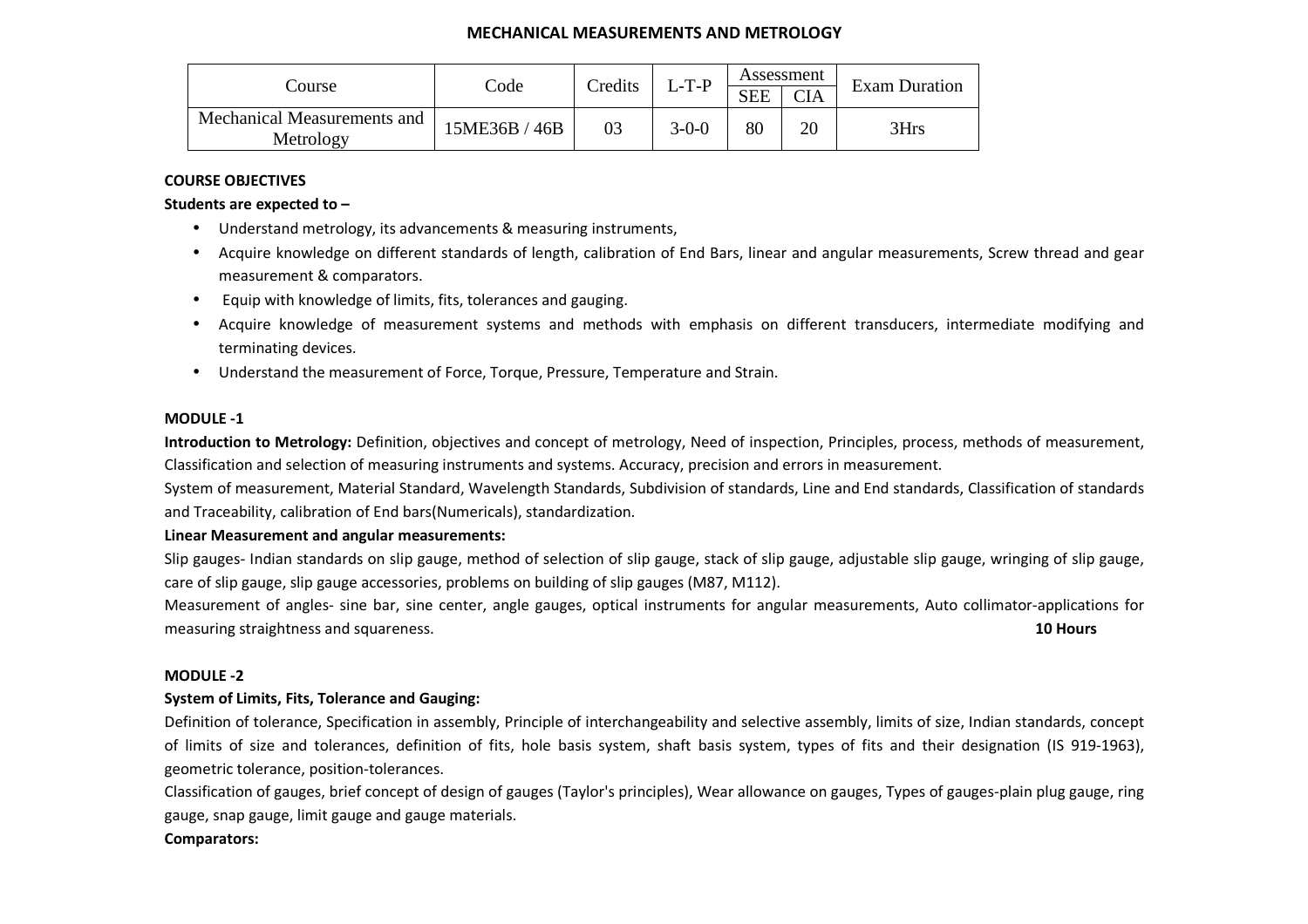Functional requirements, classification, mechanical- Johnson Mikrokator, sigma comparators, dial indicator, electrical- principles, , LVDT, Pneumatic- back pressure gauges, solex comparators and optical comparators- Zeiss ultra-optimeter.

#### **MODULE -3**

#### **Measurement of screw thread and gear:**

Terminology of screw threads, measurement of major diameter, minor diameter, pitch, angle and effective diameter of screw threads by 2-wire and 3- wire methods, best size wire. Screw thread gauges,Tool maker's microscope.

Gear tooth terminology, tooth thickness measurement using constant chord method, addendum comparator method and base tangent method, measurement of pitch, concentricity, run out, and involute profile. Gear roll tester for composite error.

#### **Advances in metrology:**

Basic concepts of lasers, advantages of lasers, laser interferometers, types, applications. Basic concepts of Coordinate Measuring Machinesconstructional features, applications. **10 Hours** 

#### **MODULE -4**

#### **Measurement systems and basic concepts of measurement methods:**

Definition, significance of measurement, generalized measurement system, definitions and concept of accuracy, precision, calibration, threshold, sensitivity, hysteresis, repeatability, linearity, loading effect, system response-time delay. Errors in measurement, classification of errors. Transducers, transfer efficiency, primary and secondary transducers, electrical, mechanical, electronic transducers, advantages of each type transducers.

**Intermediate modifying and terminating devices:** Mechanical systems, inherent problems, electrical intermediate modifying devices, input circuitry, ballast circuit, electronic amplifiers. Terminating devices, Cathode ray oscilloscope, Oscillographs.

**10 Hours**

**10 Hours** 

#### **MODULE -5**

#### **Force, Torque and Pressure Measurement:**

Direct methods and indirect method, force measuring inst. Torque measuring inst., Types of dynamometers, Absorption dynamometer, Prony brake and rope brake dynamometer, and power measuring instruments.Pressure measurement, principle, use of elastic members, Bridgeman gauge, McLeod gauge, Pirani gauge.

#### **Measurement of strain and temperature:**

Theory of strain gauges, types, electrical resistance strain gauge, preparation and mounting of strain gauges, gauge factor, methods of strain measurement. Temperature Compensation, Wheatstone bridge circuit, orientation of strain gauges for force and torque, Strain gauge based load cells and torque sensors.

Resistance thermometers, thermocouple, law of thermocouple, materials used for construction, pyrometer, optical pyrometer.

**10 Hours**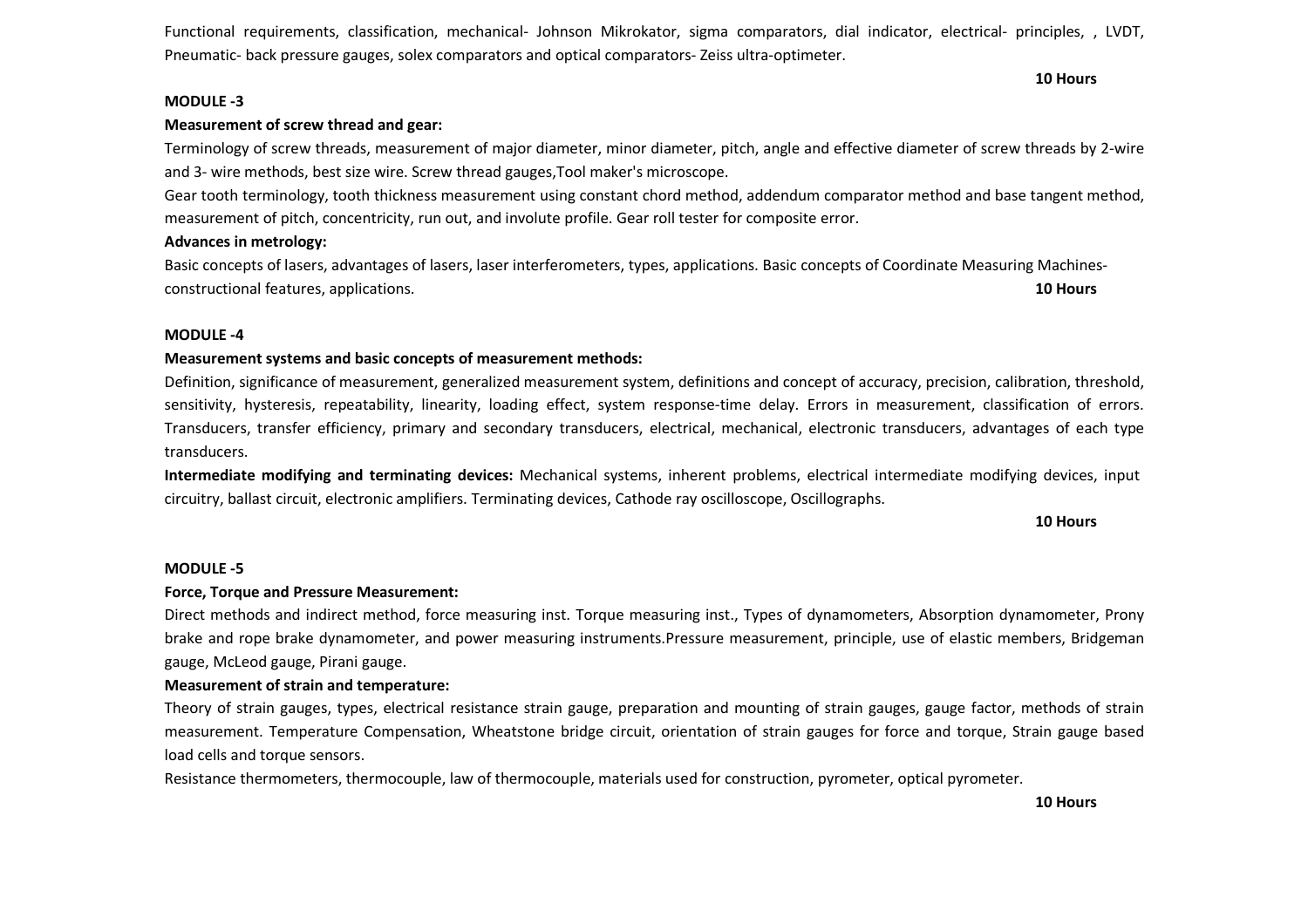#### **COURSE OUTCOMES**

## *At the end of the course students will be able to –*

|                 | <b>Description</b>                                                                                                                                                                                                                           | <b>CL</b>    | <b>POS</b> |
|-----------------|----------------------------------------------------------------------------------------------------------------------------------------------------------------------------------------------------------------------------------------------|--------------|------------|
| CO <sub>1</sub> | Understand the objectives of metrology, methods of measurement, selection of measuring<br>instruments, standards of measurement and calibration of end bars.                                                                                 | U            | PO1, PO6   |
| CO <sub>2</sub> | Describe slip gauges, wringing of slip gauges and building of slip gauges, angle measurement<br>using sine bar, sine center, angle gauges, optical instruments and straightness measurement<br>using Autocollimator.                         | $\mathsf{U}$ | PO1, PO6   |
| CO <sub>3</sub> | Explain tolerance, limits of size, fits, geometric and position tolerances, gauges and their<br>design.                                                                                                                                      | U            | PO1, PO6   |
| CO <sub>4</sub> | Understand the principle of Johnson Mikrokator, sigma comparator, dial indicator, LVDT,<br>back pressure gauges, Solex comparators and Zeiss Ultra Optimeter                                                                                 | U            | PO1, PO6   |
| CO <sub>5</sub> | Describe measurement of major diameter, minor diameter, pitch, angle and effective<br>diameter of screw threads by $2 - wire$ , $3 - wire$ mire methods, screw thread gauges and tool<br>maker's microscope.                                 | U            | PO1, PO6   |
| CO <sub>6</sub> | Explain measurement of tooth thickness using constant chord method, addendum<br>comparator methods and base tangent method, composite error using gear roll tester and<br>measurement of pitch, concentricity, run out and involute profile. | U            | PO1, PO6   |
| CO <sub>7</sub> | Understand laser interferometers and Coordinate measuring machines.                                                                                                                                                                          | U            | PO1, PO6   |
| CO <sub>8</sub> | Explain measurement systems, transducers, intermediate modifying devices and terminating<br>devices.                                                                                                                                         | U            | PO1, PO6   |
| CO <sub>9</sub> | Describe functioning of force, torque, pressure, strain and temperature measuring devices.                                                                                                                                                   | U            | PO1, PO6   |

#### **TEXT BOOKS:**

- 1. **Mechanical Measurements,** Beckwith Marangoni and Lienhard, Pearson Education, 6th Ed., 2006.
- 2. **Instrumentation, Measurement and Analysis,** B C Nakra, K K Chaudhry, 4th Edition**,** McGraw –Hill
- 3. **Engineering Metrology,** R.K. Jain, Khanna Publishers, Delhi, 2009.

#### **REFERENCE BOOKS:**

- **1. Engineering Metrology and Measurements,** Bentley, Pearson Education.
- **2. Theory and Design for Mechanical Measurements,III edition,** Richard S Figliola, Donald E Beasley, WILEY India Publishers.
- **3. Engineering Metrology,** Gupta I.C., Dhanpat Rai Publications.
- **4. Deoblin's Measurement system**, Ernest Deoblin, Dhanesh manick, McGraw –Hill.
- **5. Engineering Metrology and Measurements,** N.V.Raghavendra and L.Krishnamurthy, Oxford University Press.

#### **Scheme of Examination:**

Two question to be set from each module. Students have to answer five full questions, choosing at least one full question from each module.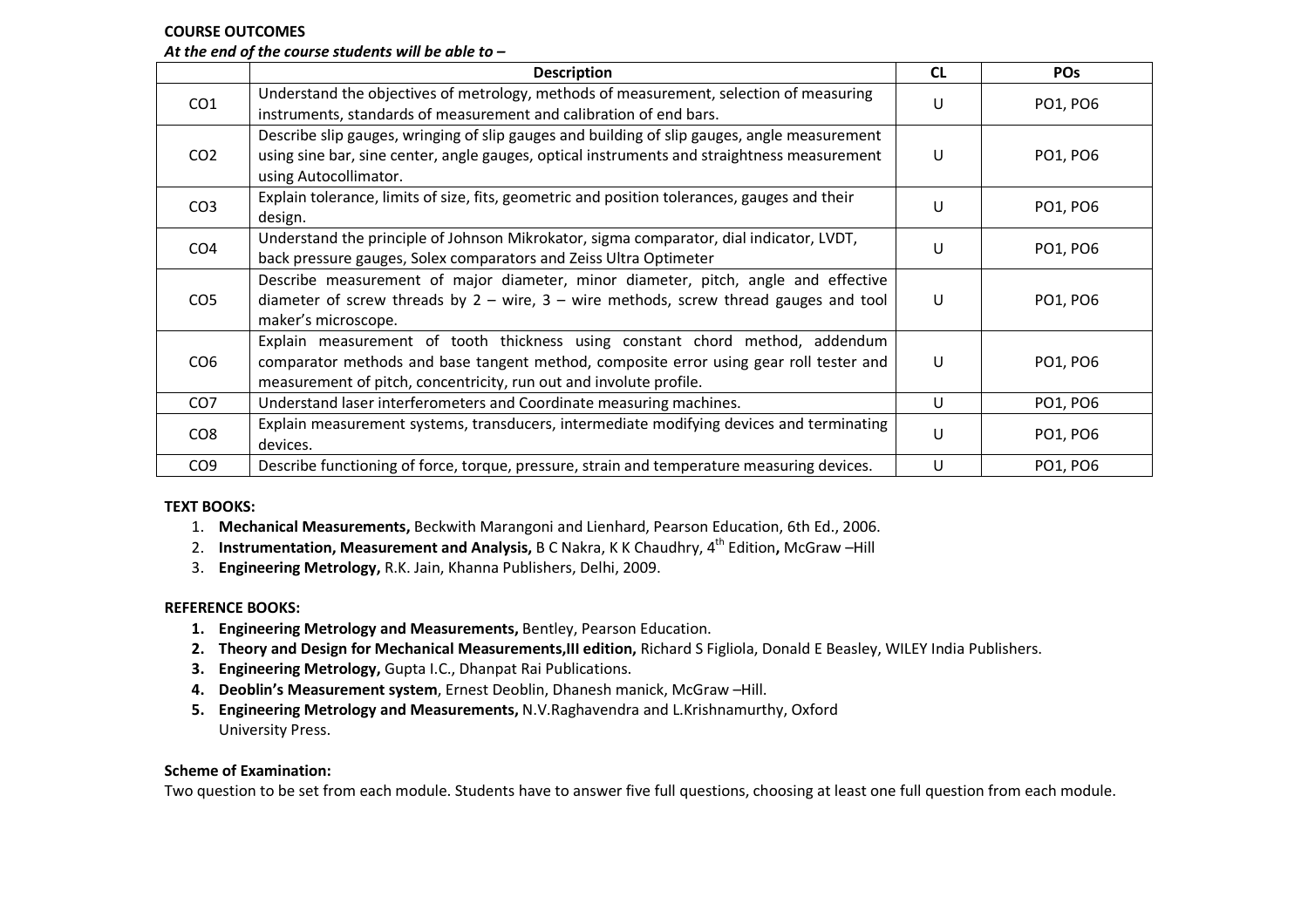#### **MATERIALS TESTING LAB**

|                             |                     | Credits | $T_P$ |            | Assessment | $\blacksquare$       |  |
|-----------------------------|---------------------|---------|-------|------------|------------|----------------------|--|
| Course                      | $\mathrm{Code}$     |         | ا -ب  | <b>SEE</b> | <b>CIA</b> | <b>Exam Duration</b> |  |
| <b>Material Testing Lab</b> | 15MEL47A /<br>′ 47B | 02      | l-0-2 | 80         | 20         | 3Hrs                 |  |

### **COURSE OBJECTIVES**

#### **Students are expected-**

- 1. To learn the concept of the preparation of samples to perform characterization such as microstructure, volume fraction of phases and grain size.
- 2. To understand mechanical behavior of various engineering materials by conducting standard tests.
- 3. To learn material failure modes and the different loads causing failure.
- 4. To learn the concepts of improving the mechanical properties of materials by different methods like heat treatment, surface treatment etc.

### **PART – A**

- 1. Preparation of specimen for Metallographic examination of different engineering materials. To report microstructures of plain carbon steel, tool steel, gray C.I, SG iron, Brass, Bronze & composites.
- 2. Heat treatment: Annealing, normalizing, hardening and tempering of steel. Metallographic specimens of heat treated components to be supplied and students should report microstructures of furnace cooled,water cooled, air cooled, tempered steel.

Students should be able to distinguish the phase changes in a heat treated specimen compared to untreated specimen.

- 3. Brinell, Rockwell and Vickers's Hardness tests on untreated and heat treated specimens.
- 4. To study the defects of Cast and Welded components using Non-destructive tests like:
	- a) Ultrasonic flaw detection
	- b) Magnetic crack detection
	- c) Dye penetration testing.

### **PART – B**

5. Tensile, shear and compression tests of steel, aluminum and cast iron specimens using Universal Testing Machine

- 6. Torsion Test on steel bar.
- 7. Bending Test on steel and wood specimens.
- 8. Izod and Charpy Tests on Mild steel and C.I Specimen.
- 9. To study the wear characteristics of ferrous and non-ferrous materials under different parameters.
- 10. Fatigue Test (demonstration only).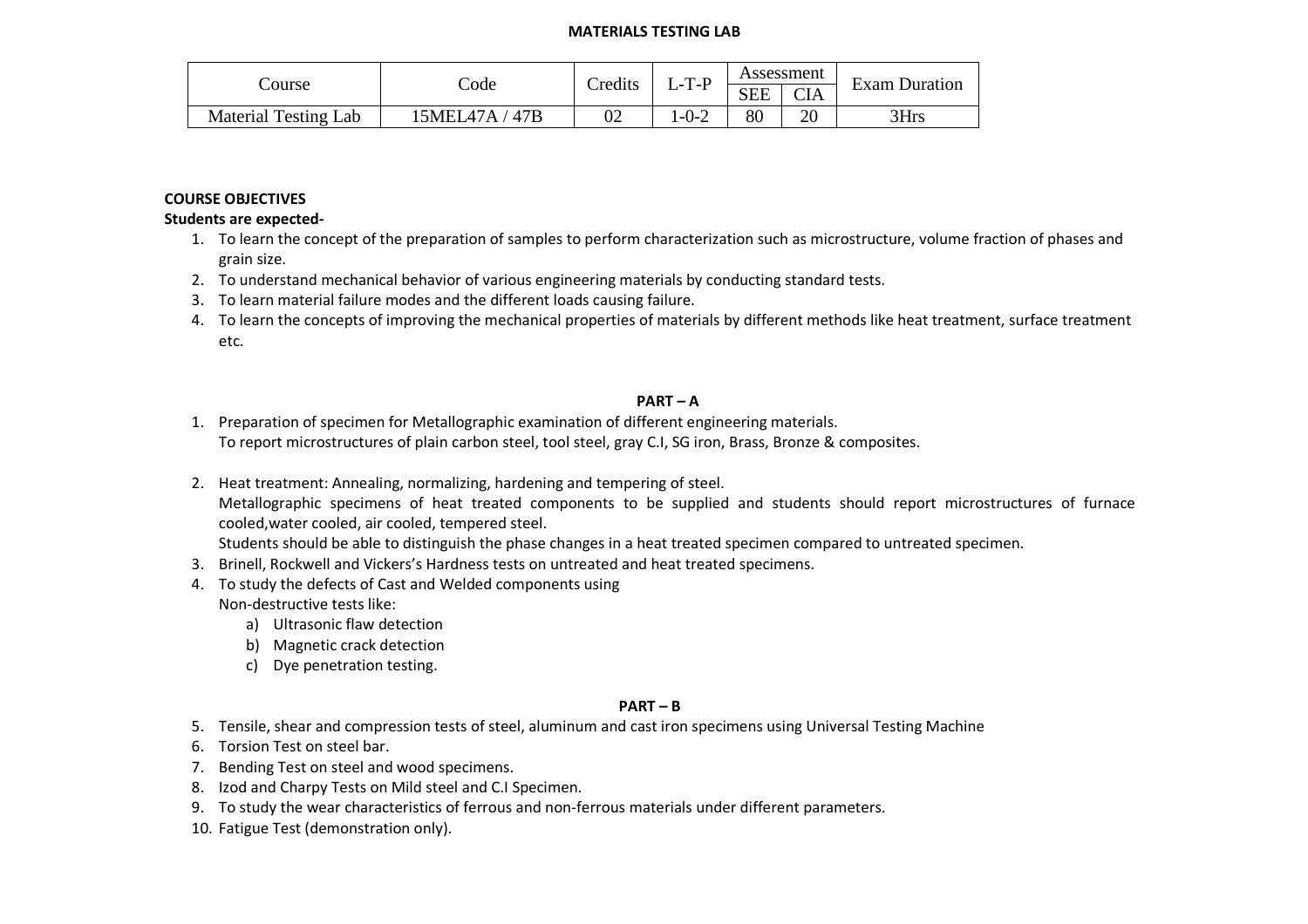### **COURSE OUTCOMES**

At the end of the course, the students will be able to:

- 1. Acquire experimentation skills in the field of material testing.
- 2. 2.Develop theoretical understanding of the mechanical properties of materials by performing experiments.
- 3. Apply the knowledge to analyze a material failure and determine the failure inducing agent/s.
- 4. Apply the knowledge of testing methods in related areas.
- 5. Know how to improve structure/behavior of materials for various industrial applications.

Students should make observations on nature of failure and manifestations of failure in each of the experiments apart from reporting values of mechanical properties determined after conducting the tests.

#### **Scheme of Examination:**

| <b>ONE question from part -A:</b> | 25 Marks |
|-----------------------------------|----------|
| <b>ONE question from part -B:</b> | 40 Marks |
| Viva - Voice:                     | 15 Marks |

**Total : 80 Marks**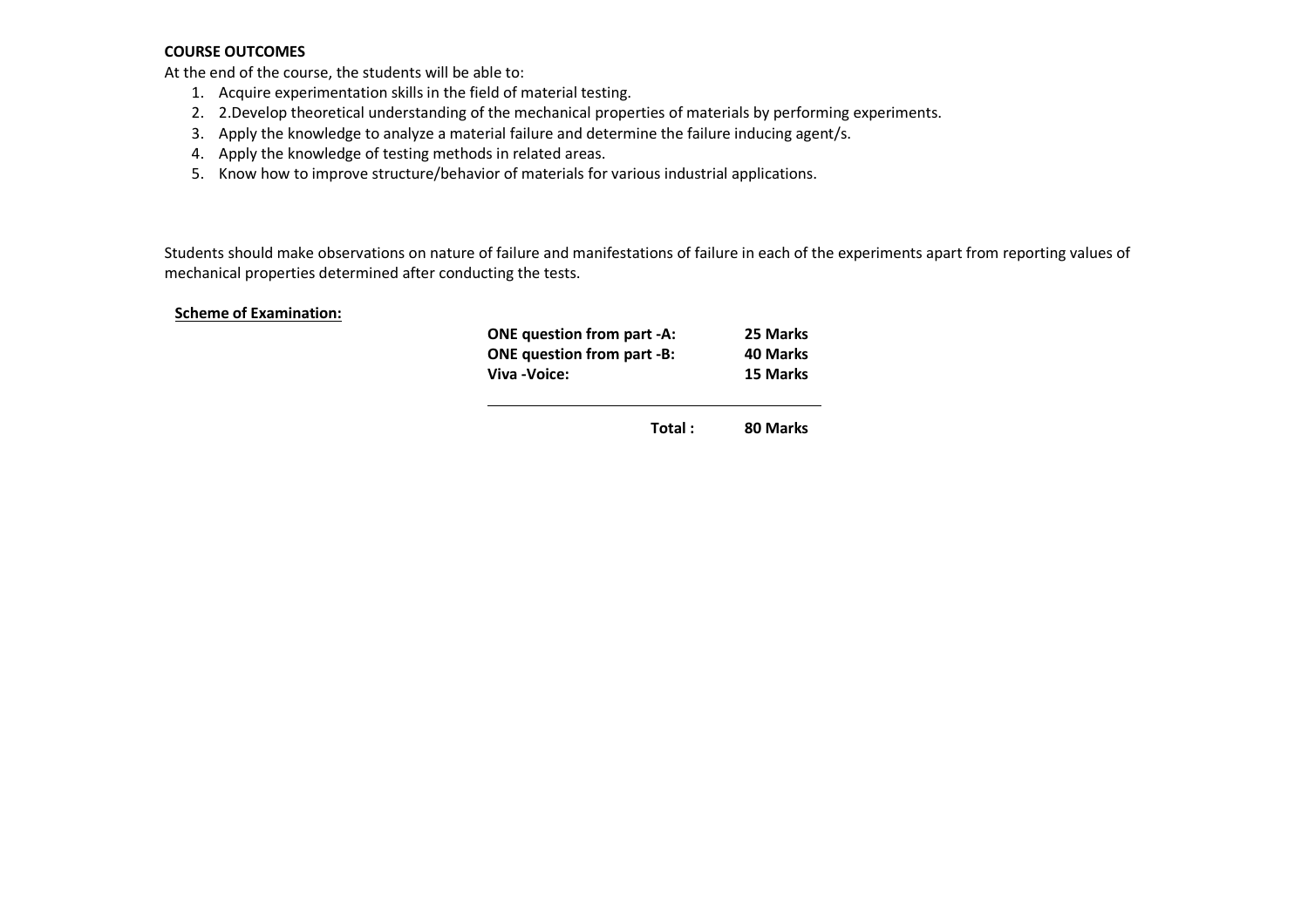| Course                      | Code           | Credits | $L-T-P$ | Assessment |            | <b>Exam Duration</b> |
|-----------------------------|----------------|---------|---------|------------|------------|----------------------|
|                             |                |         |         | <b>SEE</b> | <b>CIA</b> |                      |
| Mechanical Measurements and | 15MEL37B / 47B | 02      | 1-0-2   | 80         | 20         | 3Hrs                 |
| Metrology Lab               |                |         |         |            |            |                      |

### **COURSE OBJECTIVES:**

- 1. To illustrate the theoretical concepts taught in Mechanical Measurements & Metrology through experiments.
- 2. To illustrate the use of various measuring tools measuring techniques.
- 3. To understand calibration techniques of various measuring devices.

### **PART-A: MECHANICAL MEASUREMENTS**

- 1. Calibration of Pressure Gauge
- 2. Calibration of Thermocouple
- 3. Calibration of LVDT
- 4. Calibration of Load cell
- 5. Determination of modulus of elasticity of a mild steel specimen using strain gauges.

#### **PART-B: METROLOGY**

- 1. Measurements using Optical Projector / Toolmaker Microscope.
- 2. Measurement of angle using Sine Center / Sine bar / bevel protractor
- 3. Measurement of alignment using Autocollimator / Roller set
- 4. Measurement of cutting tool forces using
	- a) Lathe tool Dynamometer OR
	- b) Drill tool Dynamometer.
- 5. Measurements of Screw thread Parameters using two wire or Three-wire methods.
- 6.Measurements of Surface roughness, Using Tally Surf/Mechanical Comparator
- 7. Measurement of gear tooth profile using gear tooth Vernier /Gear tooth micrometer
- 8. Calibration of Micrometer using slip gauges
- 9. Measurement using Optical Flats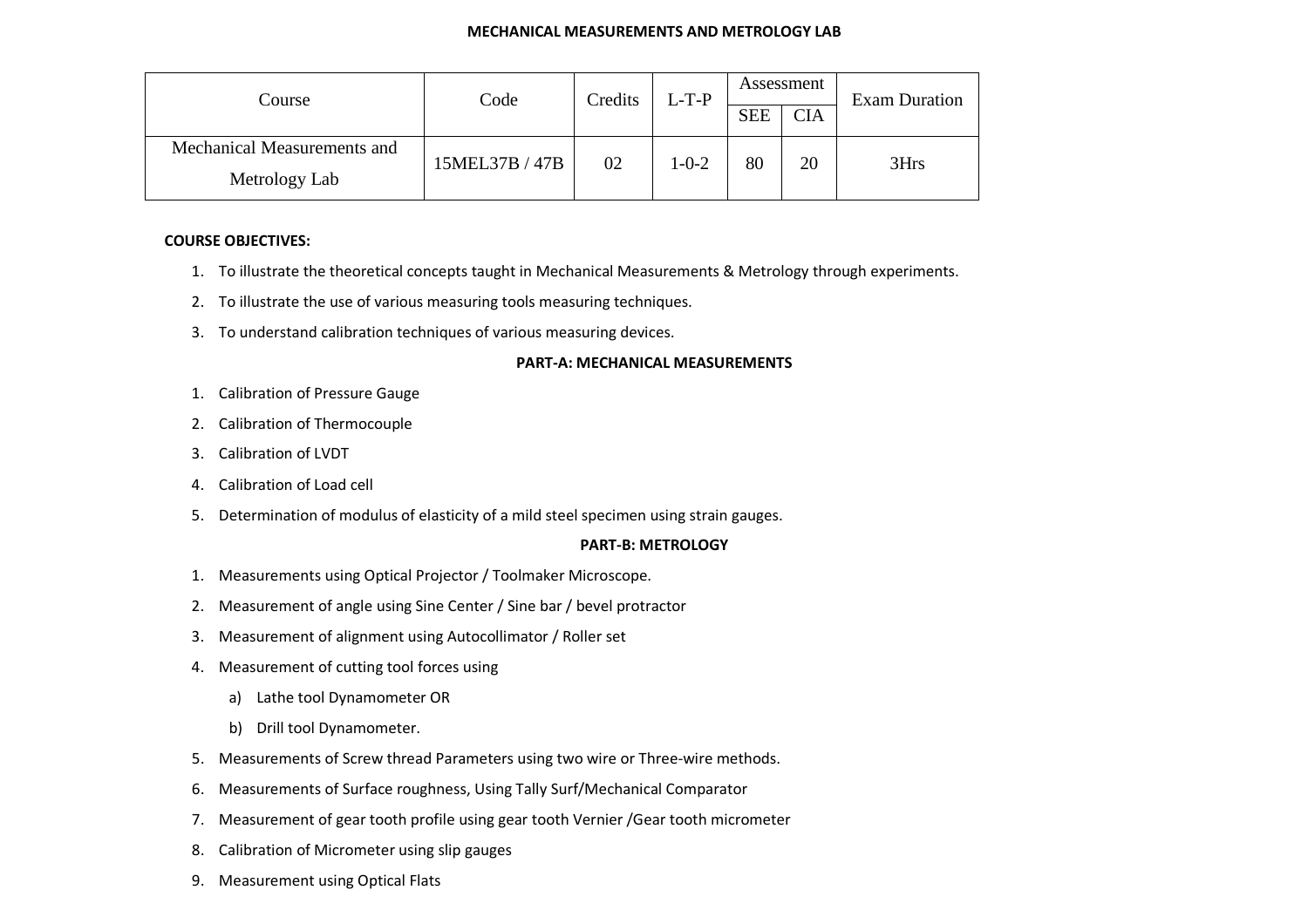## **COURSE OUTCOMES**

At the end of the course, the students will be able to

|                 | <b>Description</b>                                                                                                                      | <b>CL</b> | <b>POS</b> |
|-----------------|-----------------------------------------------------------------------------------------------------------------------------------------|-----------|------------|
| CO <sub>1</sub> | To calibrate pressure gauge, thermocouple, LVDT, load cell, micrometer.                                                                 |           | PO1, PO6   |
| CO <sub>2</sub> | To measure angle using Sine Center/Sine Bar/Bevel Protractor, alignment using<br>Autocollimator/ Roller set.                            | U         | PO1, PO6   |
| CO <sub>3</sub> | To demonstrate measurements using Optical Projector/Tool maker microscope, Optical flats.                                               |           | PO1, PO6   |
| CO <sub>4</sub> | To measure cutting tool forces using Lathe/Drill tool dynamometer.                                                                      |           | PO1, PO6   |
| CO <sub>5</sub> | To measure Screw thread parameters using 2-Wire or 3-Wire method, gear tooth profile<br>using gear tooth vernier/Gear tooth micrometer. |           | PO1, PO6   |
| CO <sub>6</sub> | To measure surface roughness using Tally Surf/ Mechanical Comparator.                                                                   |           | PO1, PO6   |

### **Scheme of Examination:**

| <b>ONE question from part -A:</b> |        | 25 Marks |
|-----------------------------------|--------|----------|
| <b>ONE</b> question from part -B: |        | 40 Marks |
| Viva - Voice:                     |        | 15 Marks |
|                                   | Total: | 80 Marks |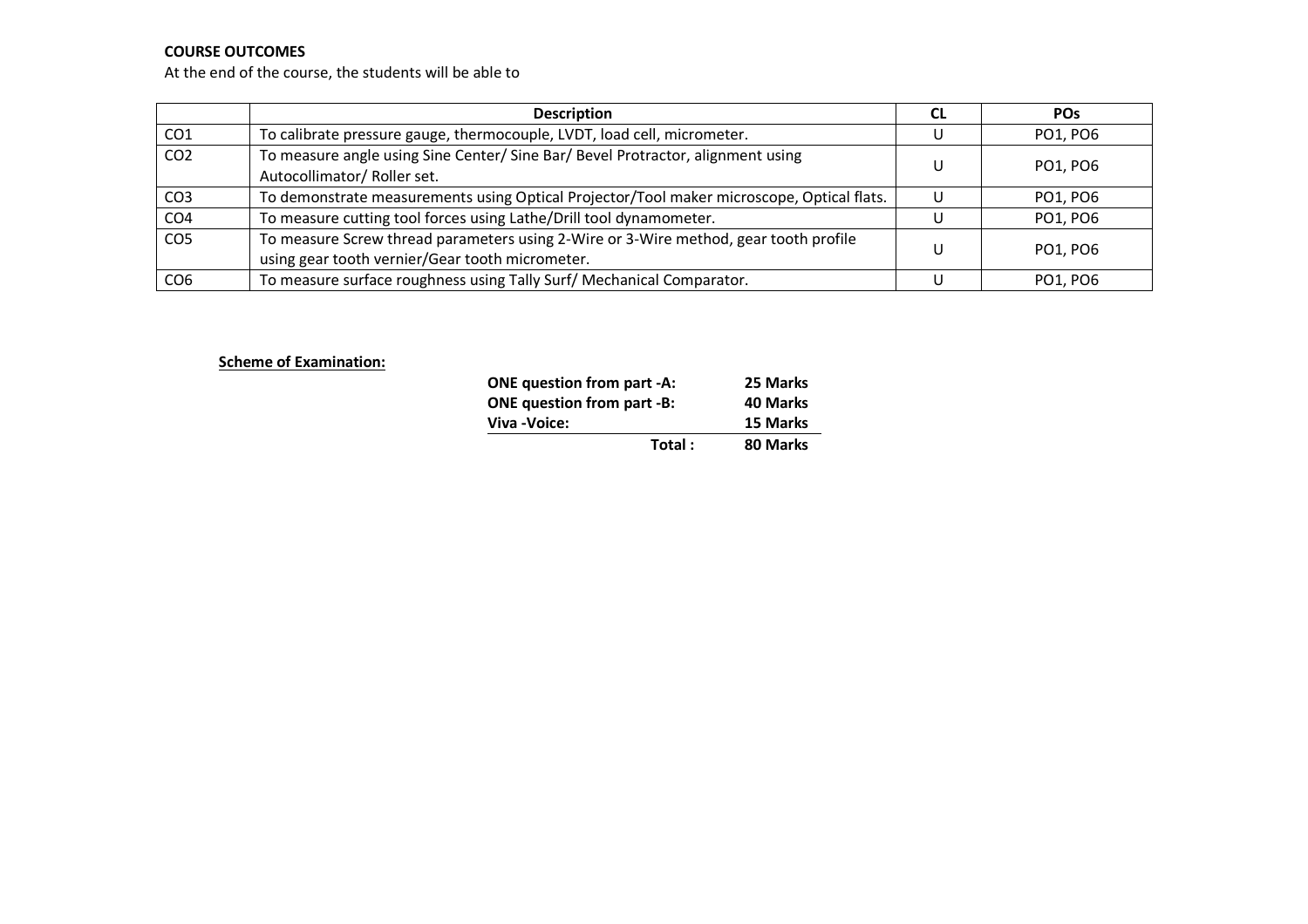## **FOUNDRY AND FORGING LAB**

|                         | Credits<br>-T-P<br>Code<br>ourse'<br>المستحيل | Assessment |        | <b>Exam Duration</b> |            |      |
|-------------------------|-----------------------------------------------|------------|--------|----------------------|------------|------|
|                         |                                               |            |        | <b>SEE</b>           | <b>CIA</b> |      |
| Foundry And Forging Lab | 48A<br>!5MEL38A                               | 02         | $-0-2$ | 80                   | 20         | 3Hrs |

#### **COURSE OBJECTIVES:**

- To provide an insight into different sand preparation and foundry equipment's.
- To provide an insight into different forging tools and equipment's.
- To provide training to students to enhance their practical skills.
- To practically demonstrate precautions to be taken during casting and hot working.
- To develop team qualities and ethical principles.

#### **PART A**

### **1. Testing of Molding sand and Core sand**

Preparation of sand specimens and conduction of the following tests:

- 1. Compression, Shear and Tensile tests on Universal Sand Testing Machine.
- 2. Permeability test
- 3. Sieve Analysis to find Grain Fineness Number(GFN) of Base Sand
- 4. Clay content determination in Base Sand.

#### **PART B**

### **2. Foundry Practice**

- 1. Use of foundry tools and other equipment's.
- 2. Preparation of molding sand mixture.
- 3. Preparation of green sand molds using two molding boxes kept ready for pouring.
	- Using patterns (Single piece pattern and Split pattern)
	- Without patterns.
	- Incorporating core in the mold. (Core boxes).
	- Preparation of one casting (Aluminum or cast iron-Demonstration only)

#### **PART C**

### **3. Forging Operations :**

### **Use of forging tools and other equipment's**

- Calculation of length of the raw material required to prepare the model considering scale loss.
- Preparing minimum three forged models involving upsetting, drawing and bending operations.
- Demonstration of forging model using Power Hammer.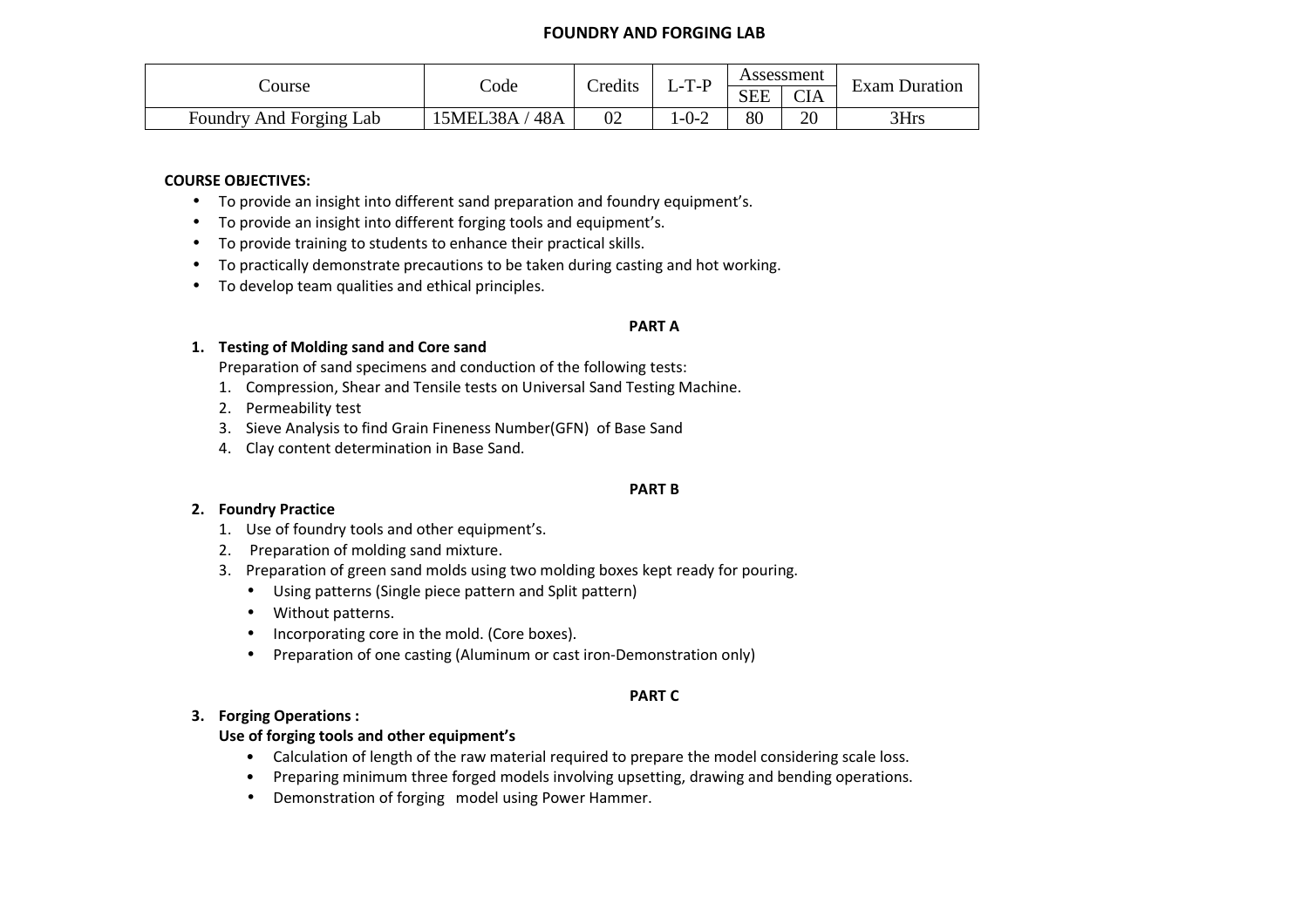### **COURSE OUTCOMES**

Students will be able to

- Demonstrate various skills of sand preparation, molding.
- Demonstrate various skills of forging operations.
- Work as a team keeping up ethical principles.

# **Question paper pattern:**

One question is to be set from Part-AA 15 Marks One question is to be set from either Part-B or Part-C 35 Marks Calculation of length of the raw material required for forging model is compulsory irrespective of the student preparing part-B or part-C model Calculation of length for Forging 10 Marks  $Viva - Voce$ 

Total 20 Marks